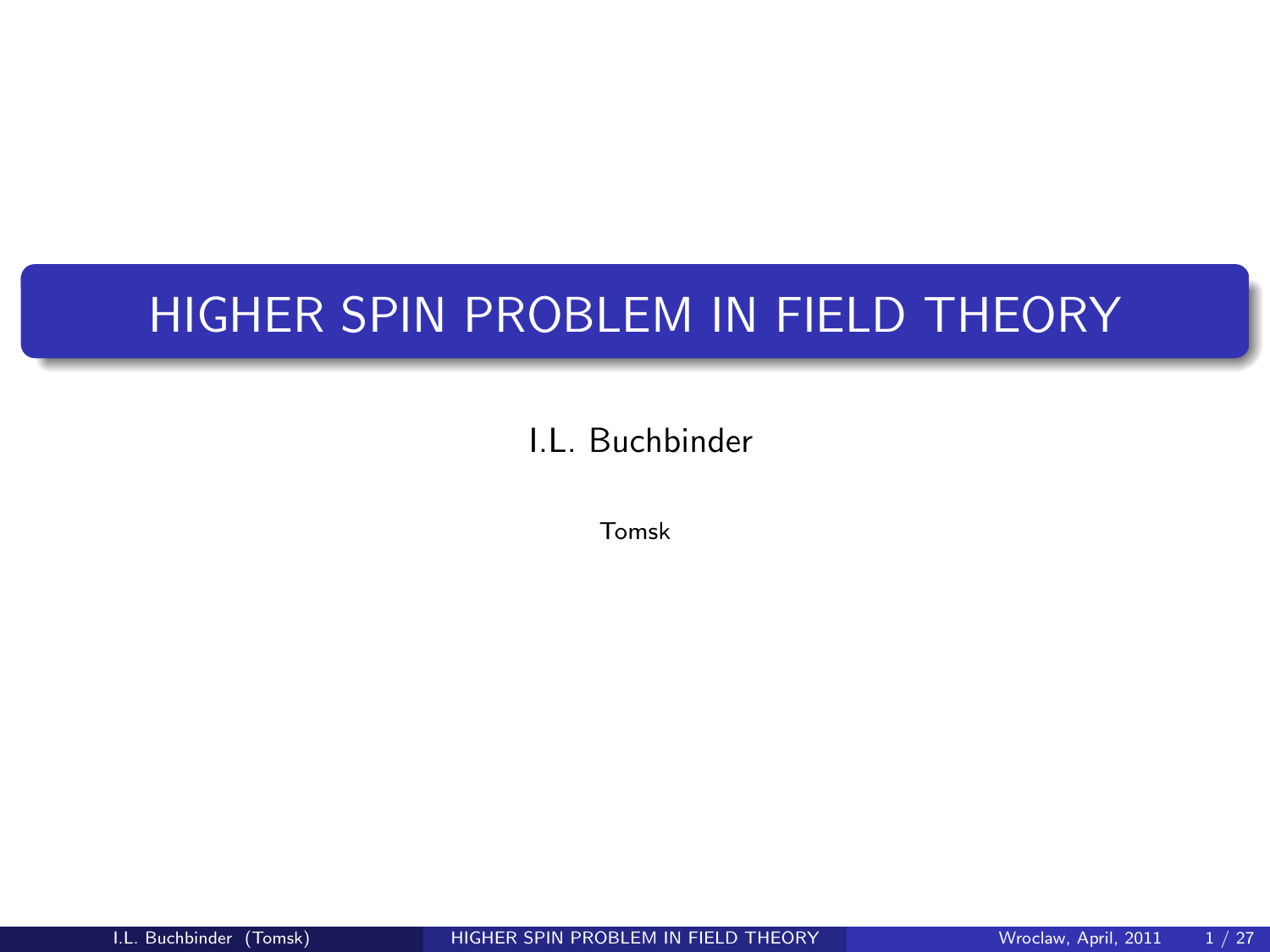- Brief non-expert non-technical review of some old and current problems of higher spin field theory
- **•** Specific aspects of Lagrangian construction for higher spin fields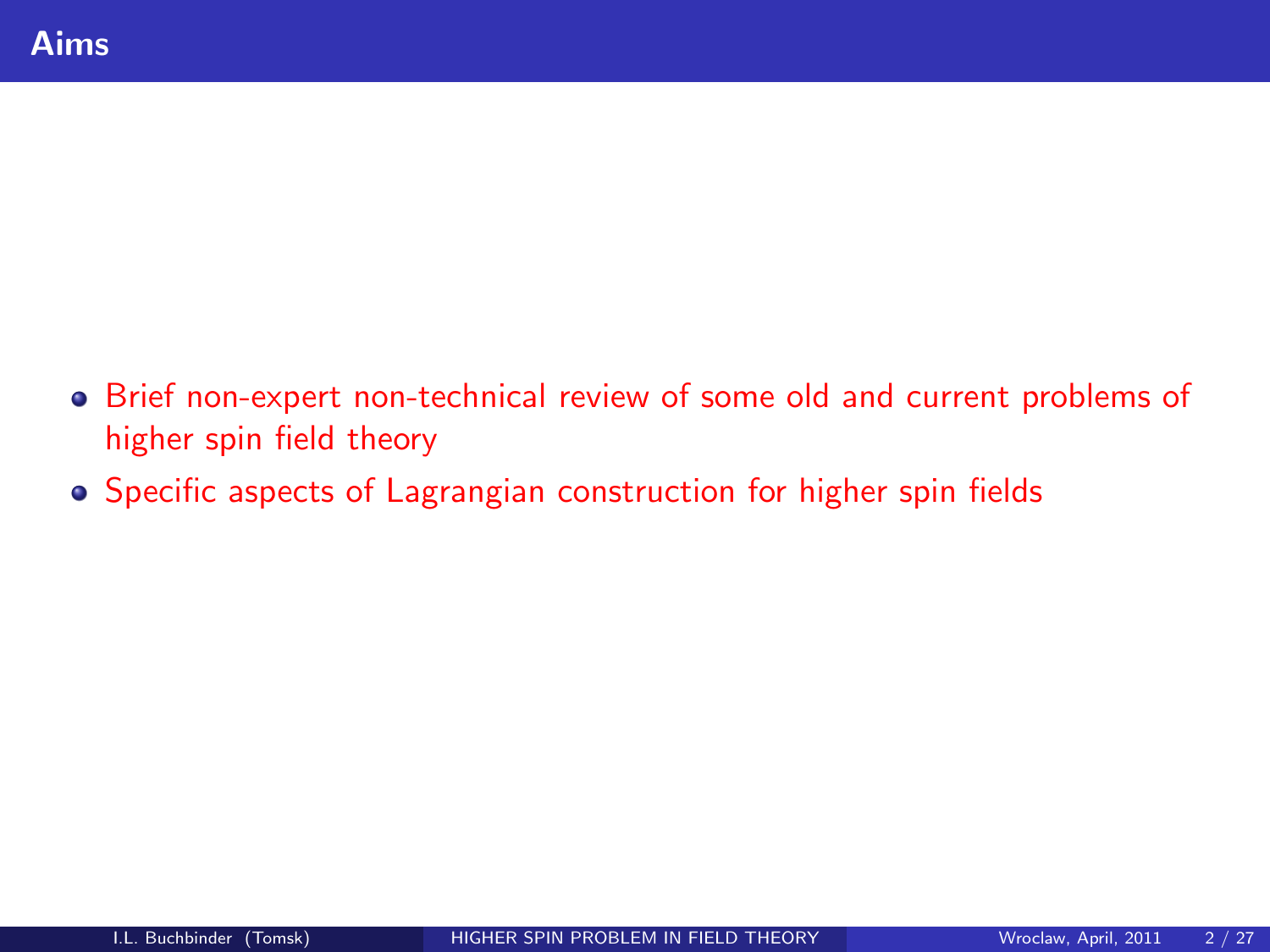- **•** Higher spin fields
- **•** Motivations
- Problem of auxiliary fields. Spin 2 and 3 examples
- **Problem of unconstrained formulation**
- Problem of coupling to external fields
- **•** Problem of causality
- Problem of higher spin interactions
- Relation of higher spin field theory and string theory
- **BRST** approach to higher spin field Lagrangian construction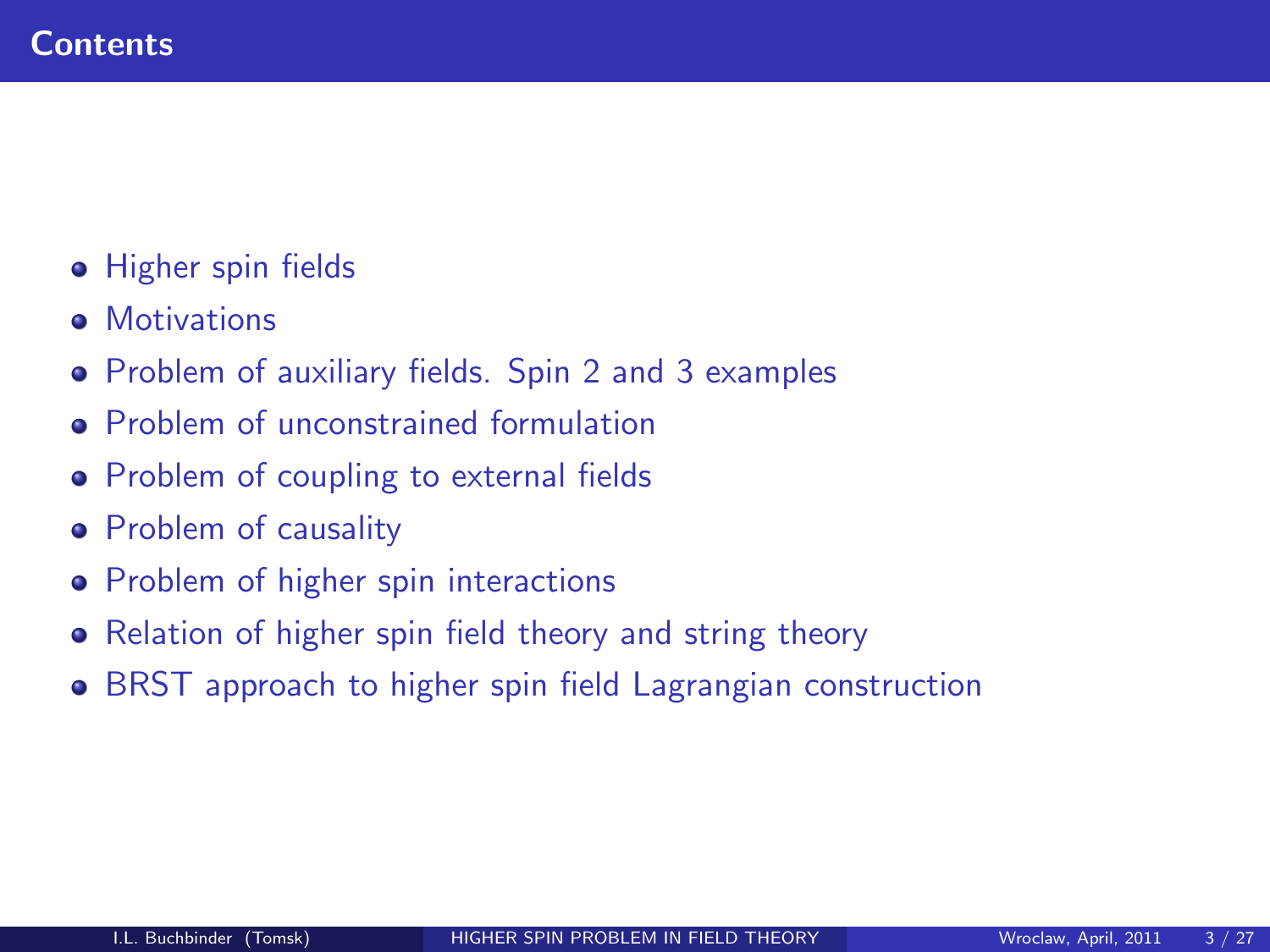#### Higher spin fields

Notion of spin is a direct consequence of special relativity symmetry: physical laws are invariant under the space-time translations and Lorentz rotations

• Space-time translations

$$
x^{\prime \mu} = x^{\mu} + a^{\mu}
$$

 $x^\mu$  are the space-time coordinates and  $a^\mu$  is an arbitrary constant four-vector.  $\mu, \nu = 0, 1, 2, 3.$ 

**Q** Lorentz transformations

$$
x'^{\mu} = \Lambda^{\mu}{}_{\nu} x^{\nu}
$$

$$
\Lambda^{T} \eta \Lambda = \eta
$$

 $\eta = (\eta_{\mu\nu})$  is Minkowski metric.

Poincare group

- Set of transformations  $(a, \Lambda)$  forms a group (Poincare group).
- **•** Generators  $P_{\mu}, J_{\mu\nu}$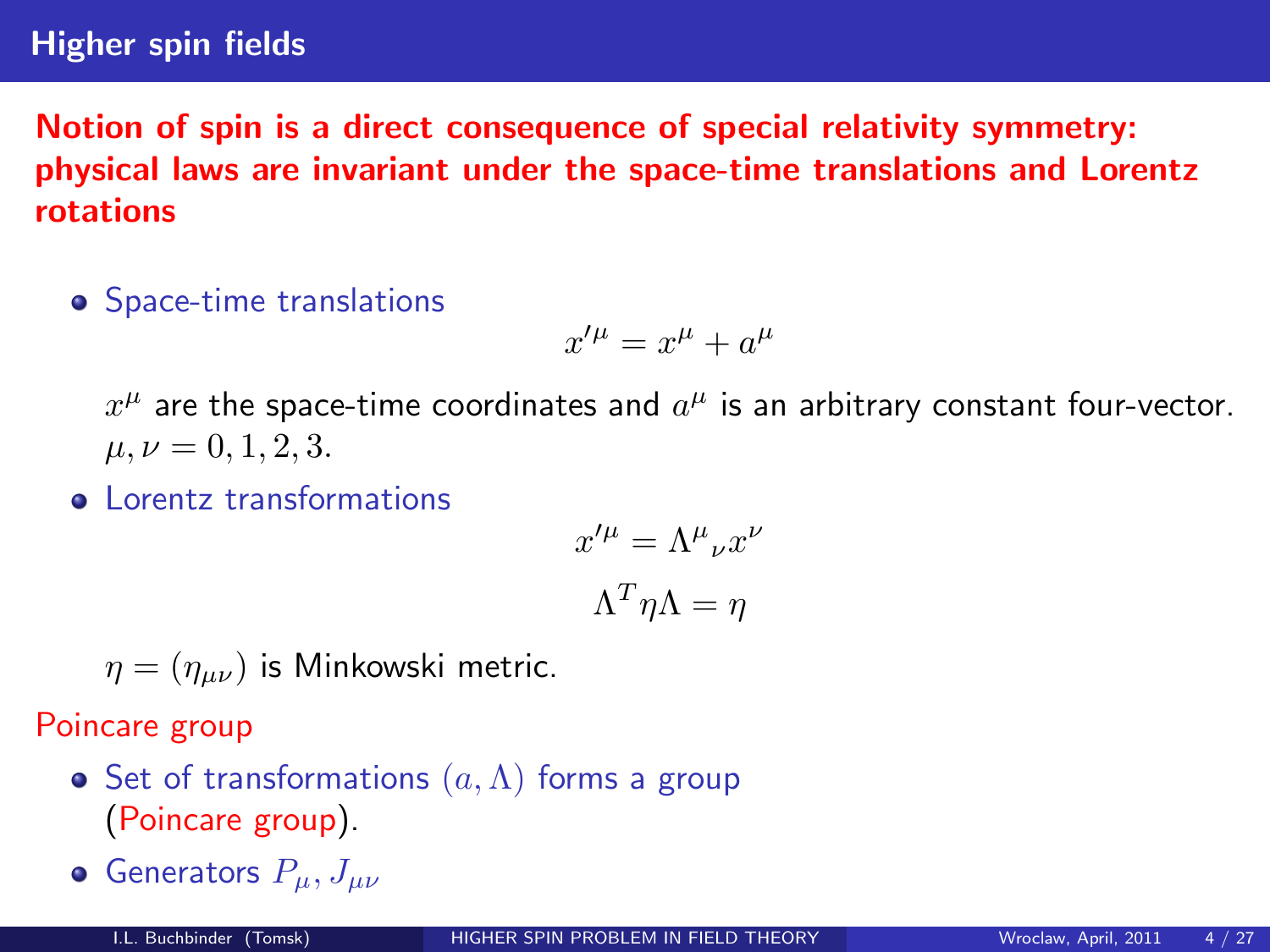#### Fields with given spin

- Casimir operators  $C_1 = P^2, C_2 = W^2, (W_\alpha = \frac{1}{2} \epsilon_{\alpha\beta\gamma\delta} P^\beta J^{\gamma\delta})$
- Irreducible representations of the Poincare group are characterized by eigenvalues of the Casimir operators. Massive case. The eigenvalues are  $m^2$  (for  $P^2$ ) and  $-m^2s(s+1)$  (for  $W^2$ ) m is a mass and s is a spin,  $s = 0, \frac{1}{2}, 1, \frac{3}{2}, 2, ...$ Massless case  $m = 0$ ,  $W_{\mu} = \pm \lambda P_{\mu}$ ,  $\lambda = 0, \frac{1}{2}, 1, \frac{3}{2}, 2...$  $\lambda$  is a helicity (spin of massless particle)
- Irreducible representations of the Poincare group can be realized on space-time fields Bosonic field with mass  $m$  and spin  $s=n$ ,  $\phi^{(s)}(x)=\phi_{\mu_1\mu_2...\mu_n}(x)$ :

$$
\phi_{\mu_1\mu_2...\mu_n} = \phi_{(\mu_1\mu_2...\mu_n)}
$$
  
\n
$$
\phi^{\mu_1}{}_{\mu_1\mu_3...\mu_n} = 0
$$
  
\n
$$
\partial^{\mu_1} \phi_{\mu_1\mu_2...\mu_n} = 0
$$
  
\n
$$
(\partial^2 + m^2) \phi_{\mu_1\mu_2...\mu_n} = 0
$$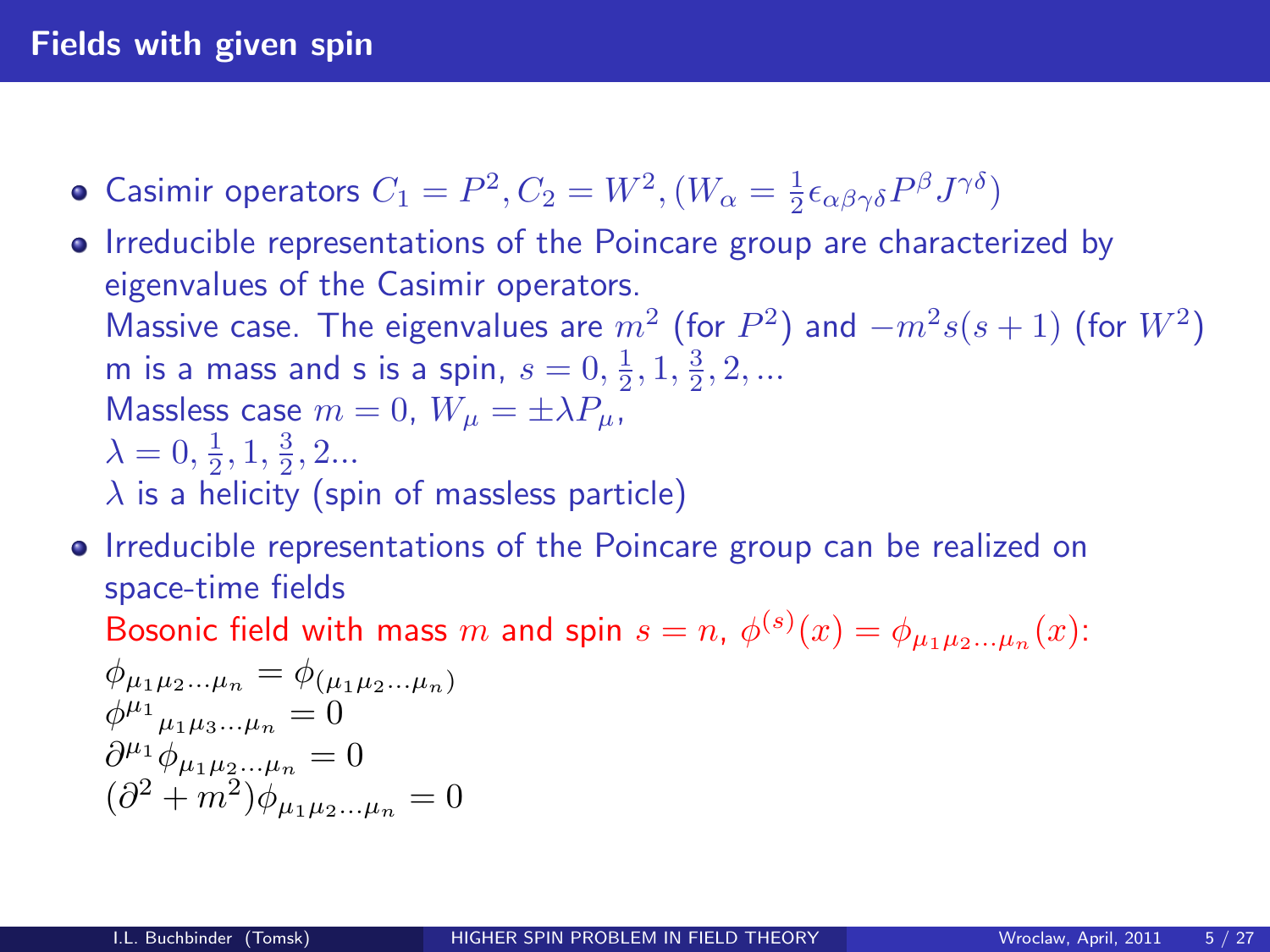# Fermionic field with given mass  $m$  and spin  $s = n + \frac{1}{2}$ ,  $\psi^{(s)} = \psi_{\mu_1 \mu_2 ... \mu_n}$ :

$$
\psi_{\mu_1\mu_2...\mu_n} = \psi_{(\mu_1\mu_2...\mu_n)}\n\gamma^{\mu_1}\psi_{\mu_1\mu_2...\mu_n}\n\partial^{\mu_1}\psi_{\mu_1\mu_2...\mu_n} = 0\n(i\gamma^{\mu}\partial_{\mu} - m)\psi_{\mu_1\mu_2...\mu_n} = 0\nDirac tensor spinor,  $\psi_{\mu_1...\mu_n} = \psi_{\mu_1...\mu_n,a}, a = 1, 2, 3, 4.$
$$

# Terminology: Lower spin fields:  $s = 0, \frac{1}{2}, 1$ Higher spin fields:  $s = \frac{3}{2}, 2...$

Central problem of higher spin field theory:

CONSTRUCTION OF LAGRANGIAN FORMULATION FOR ARBITRARY HIGHER SPIN FIELDS INTERACTING AMONG THEMSELVES, OR/AND LOWER SPIN FIELDS OR/AND EXTERNAL FIELDS Problem of classical field theory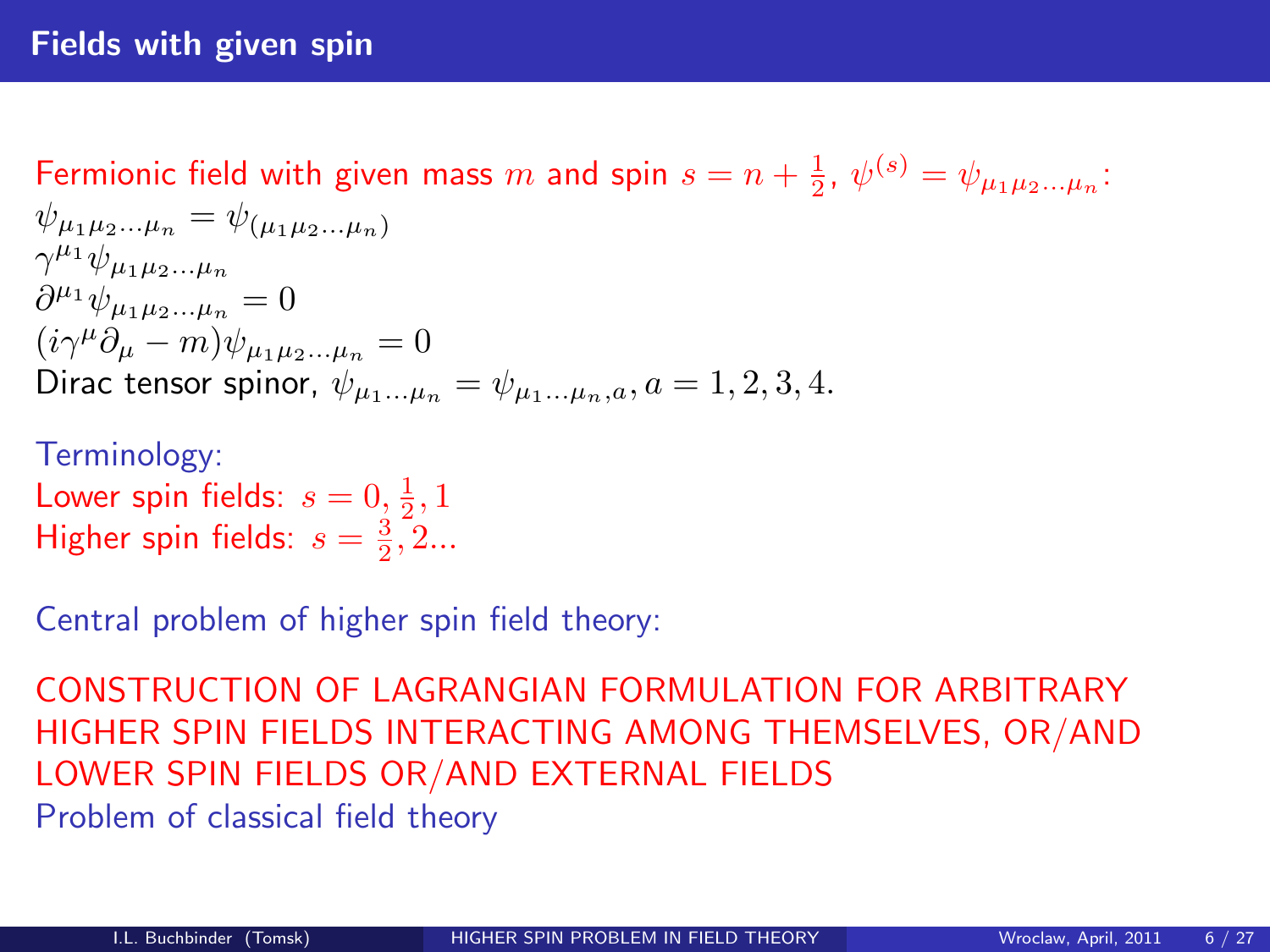- Lagrangian formulation for free higher spin fields is constructed although some aspects are still under investigation
- Inserting the naive interacting terms into free field Lagrangian yields the physical or/and mathematical contradictions: inconsistence of equations of motion, faster then light propagations
- Some cases of higher spin Lagrangian formulation are known: Interacting massless spin 2 field theory – general relativity. General covariance Interacting massless spin 2 and  $\frac{3}{2}$  fields theory – supergravity. Local supersymmetry
- Higher spin (super)symmetry?

Lower spin field Lagrangians

• real spin-0 field:

$$
\mathcal{L} = \frac{1}{2} (\partial^{\mu} \phi \partial_{\mu} \phi - m^2 \phi^2) - V(\phi)
$$

Arbitrary potential  $V(\phi)$ .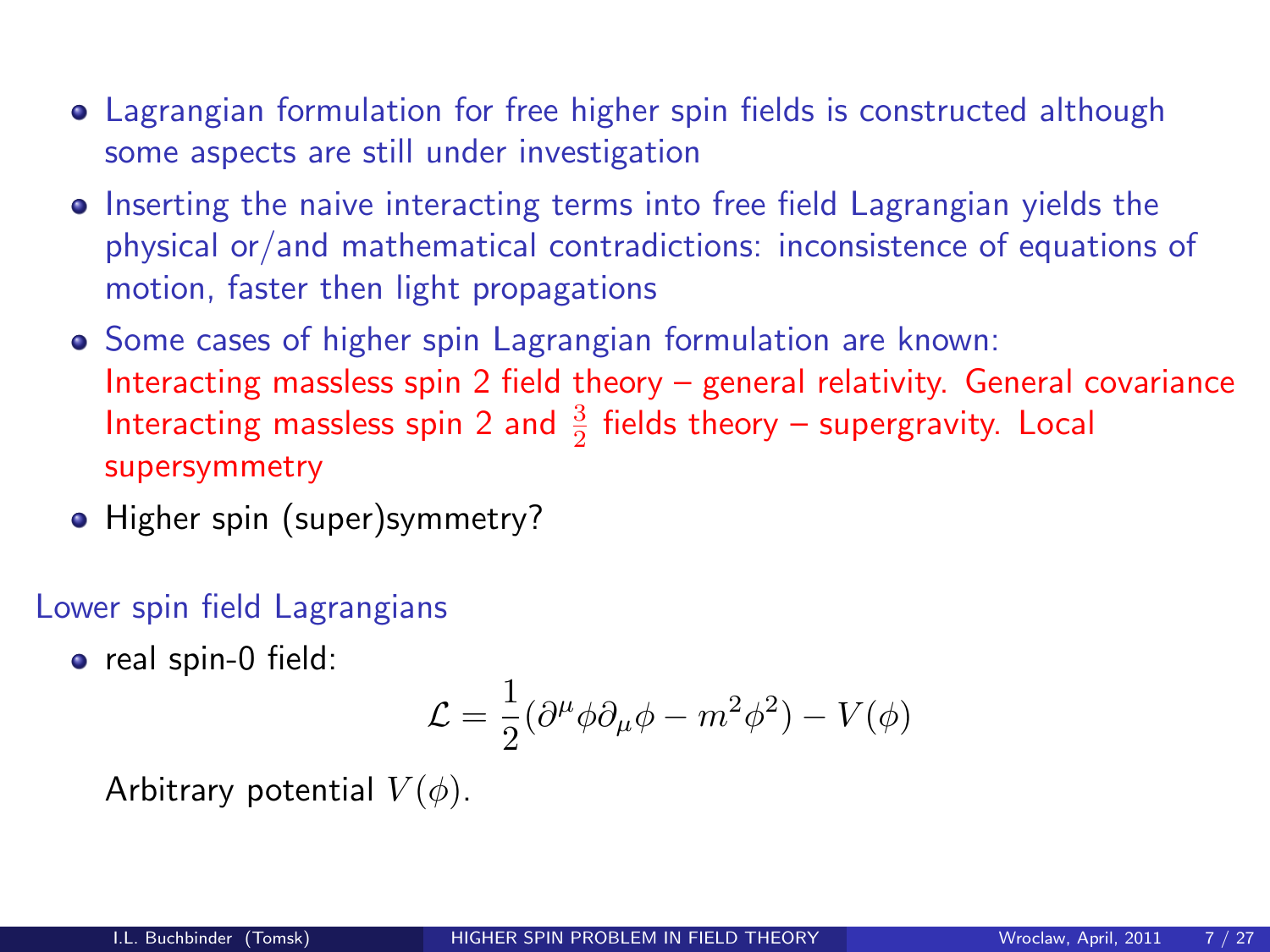• massless spin-1 field:

$$
\mathcal{L} = -\frac{1}{4} F^{\mu\nu} F_{\mu\nu} + f(F^{\mu\nu} F_{\mu\nu})
$$

Strength tensor  $F_{\mu\nu}=\partial_\mu A_\nu-\partial_\nu A_\mu$ , arbitrary function  $f(F^{\mu\nu}F_{\mu\nu})$  of gauge invariant combination  $F^{\mu\nu}F_{\mu\nu}$ .

spin- $\frac{1}{2}$  field coupled to massless spin-1 field

$$
\mathcal{L} = \bar{\psi}(\gamma^{\mu} \mathcal{D}_{\mu} - m)\psi + f(\bar{\psi}\psi)
$$

Arbitrary function  $f(\bar{\psi}\psi)$ , covariant derivative  $\mathcal{D}_{\mu} = \partial_{\mu} - ieA_{\mu}$ 

**o** general relativity:

Lagrangian is very restrictive by general covariance.

**•** supergravity:

Lagrangian is very restrictive by local supersymmetry.

**•** interacting higher spin field Lagrangian: General Lagrangian construction is unknown.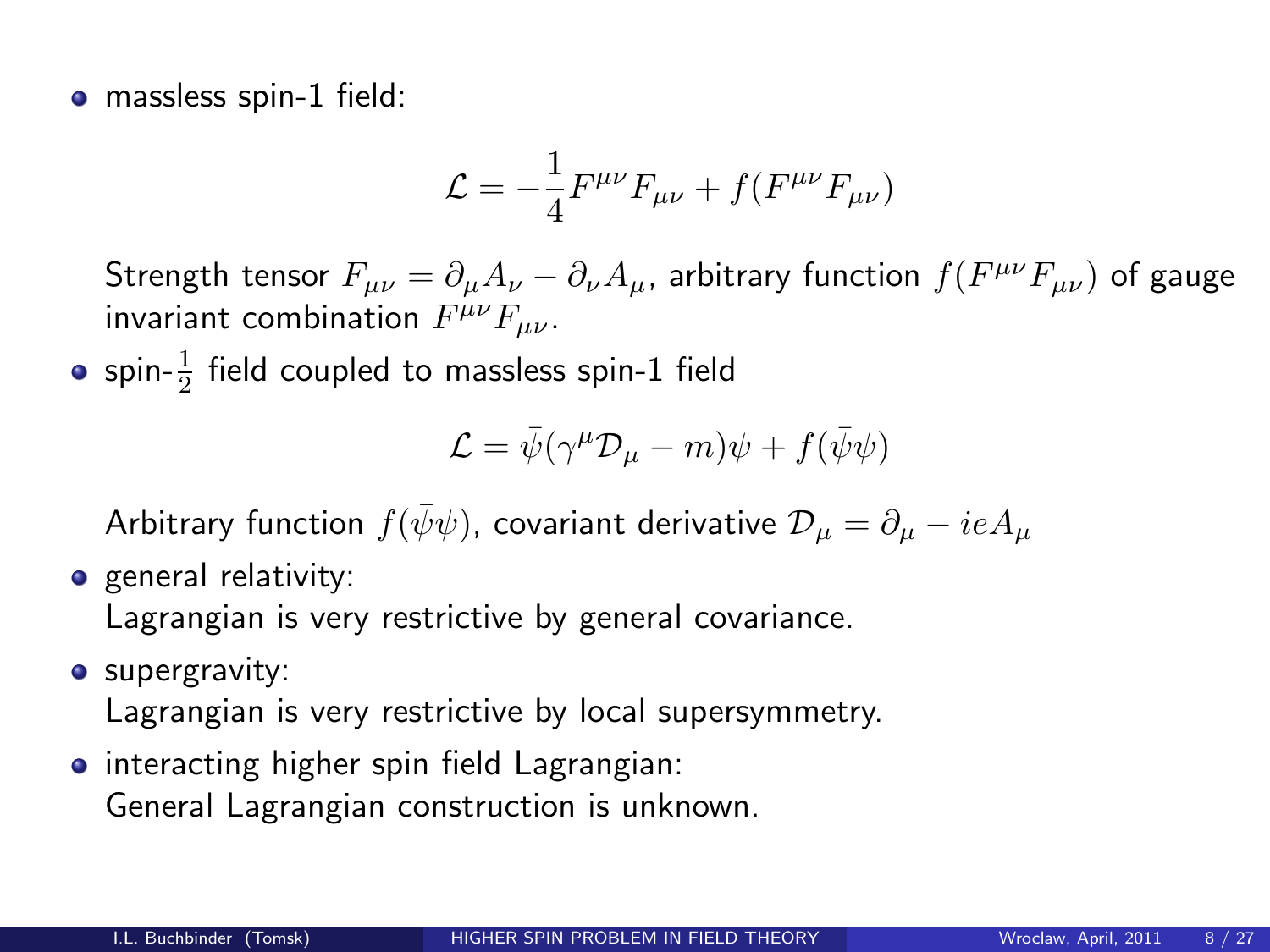#### **Motivations**

# Why Lagrangian formulation for higher spin fields

- New very non-trivial models of classical field theory.
- Lagrangian formalism is a basis for quantum higher spin field theory.
- New possibilities to unification of fundamental interactions. Quantum gravity?
- Possibilities for new phenomenology beyond the standard model. Identification of dark matter in cosmology with massive higher spin particles.
- Some composite massive higher spin particles (hadron resonances) are experimentally detected. They really propagate in gravitational field and therefore one can hope that there exist the Lagrangian formulation for their interactions with gravitational field.
- Superstring theory predicts an infinite number of massive higher spin particles. In principle they can survive in low energy limit. Therefore one can hope that there exist a way to describe these particles on the base of field theory.
- AdS/CFT correspondence.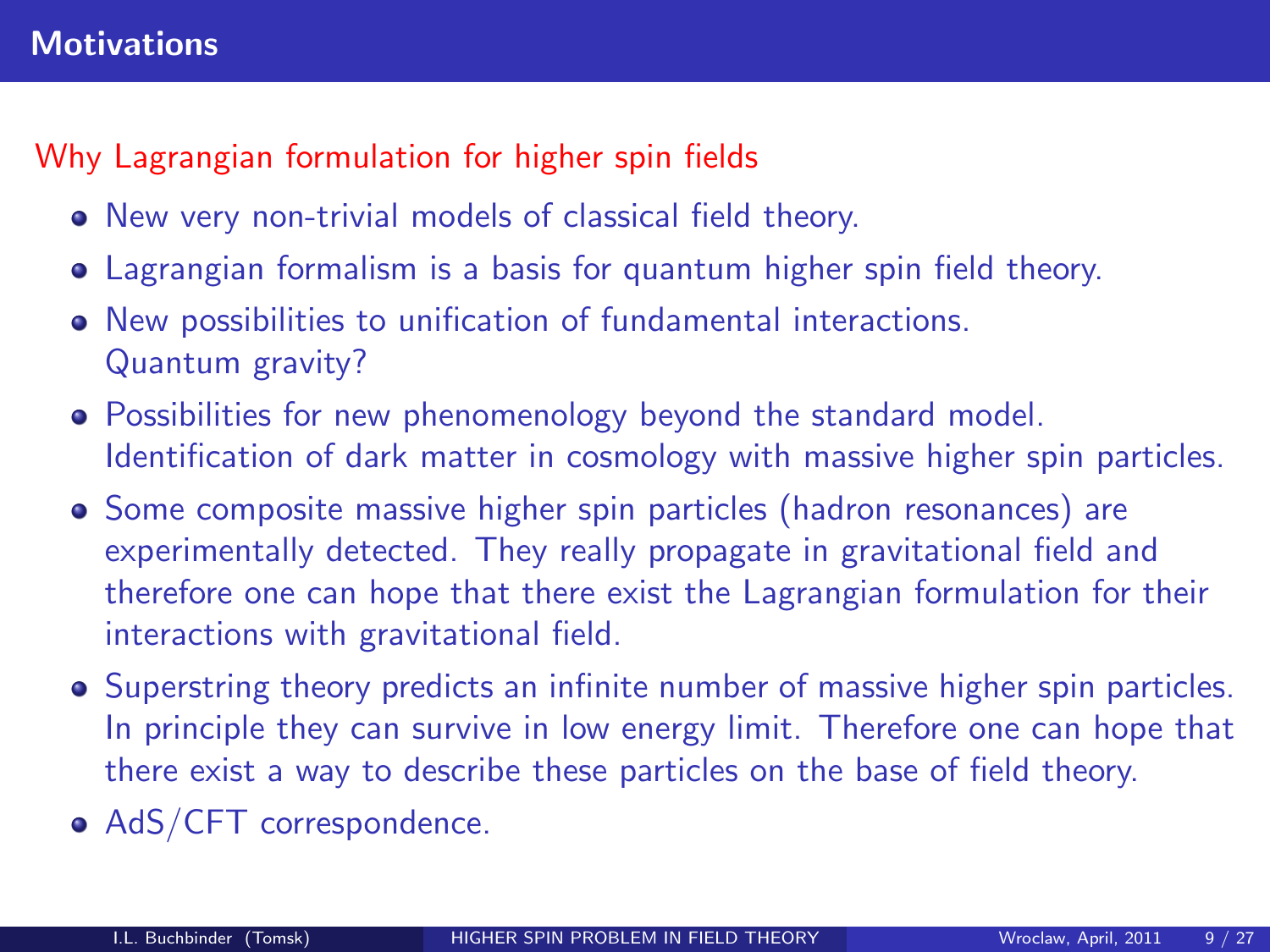#### STATEMENT:

Let  $\phi^{(s)}$  is a field with mass  $m$  and spin  $s$ . Lagrangian, describing a free dynamics of the field  $\phi^{(s)}, s>1$  can not be constructed only in terms of this field. One should take into account the non-dynamical fields  $\phi^{(s')}$  with  $s' < s$  as well. (Fierz and Pauli).

Non-dynamical fields in Lagrangian – auxiliary fields.

Problem of auxiliary fields:

Which fields  $\phi^{(s')}, s' < s$  and in which form should be written in the Lagrangian for basic field  $\phi^{(s)}$  in order to get consistent dynamics for basic field?

Why one can expect a problem for higher spin Lagrangian? Field  $\phi^{(s)}$  with given mass  $m$  and spin  $s=n$  is defined by the relations:  $\phi_{\mu_1\mu_2...\mu_n} = \phi_{(\mu_1\mu_2...\mu_n)}$  $\phi^{\mu_1}{}_{\mu_1\mu_3...\mu_n}=0$  $\partial^{\mu_1} \phi_{\mu_1 \mu_2 \dots \mu_n} = 0$  $(\partial^2 + m^2)\phi_{\mu_1\mu_2...\mu_n} = 0$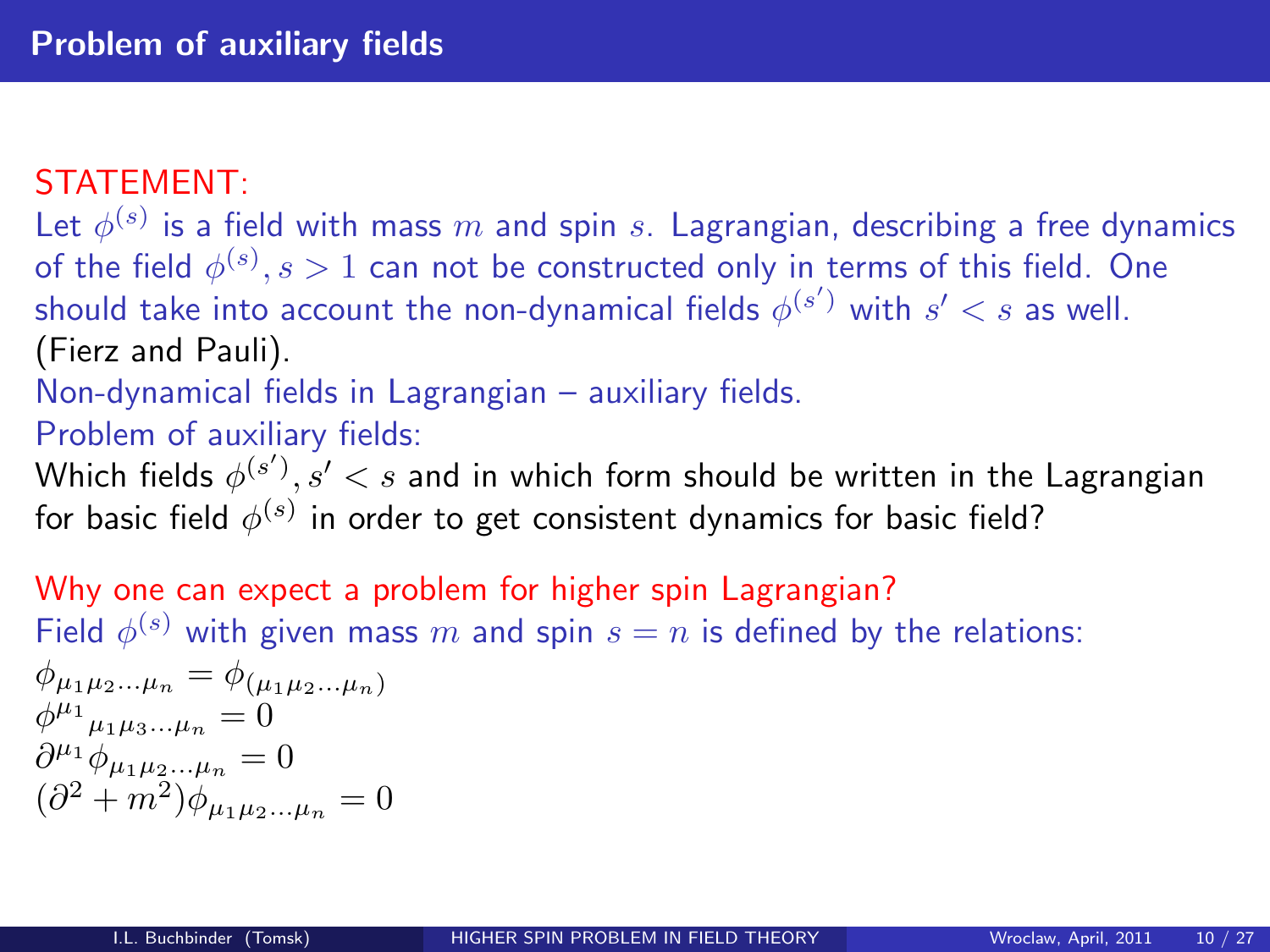#### Problem of auxiliary fields

Let  ${\cal L}$  is the Lagrangian, depending only on  $\phi^{(s)}$ , and  $S[\phi^{(s)}]$  is the corresponding action.

Equations of motions:

$$
\frac{\delta S[\phi^{(s)}]}{\delta \phi^{(s)}} = 0
$$

Equations of motion must be compatible with the relations, defying the field  $\phi^{(s)},$ i.e. they must reproduce the constraints on the field  $\phi^{(s)}$ , which define the irreducible representations of the Poincare group. That means that the Lagrangian must have a very special structure. One can not say a priori that such a Lagrangian actually exists.

General solution for free theories (Singh and Hagen for massive case, Fronsdal for massless case):

- $\bullet$  True Lagrangian depends not only on basic field with spin s but also on non-propagating fields with spin less  $s$  (auxiliary fields).
- Eliminating the auxiliary fields from the equations of motion yield correct constraints for basic field.

Generalization for higher spin fields in  $AdS$  space.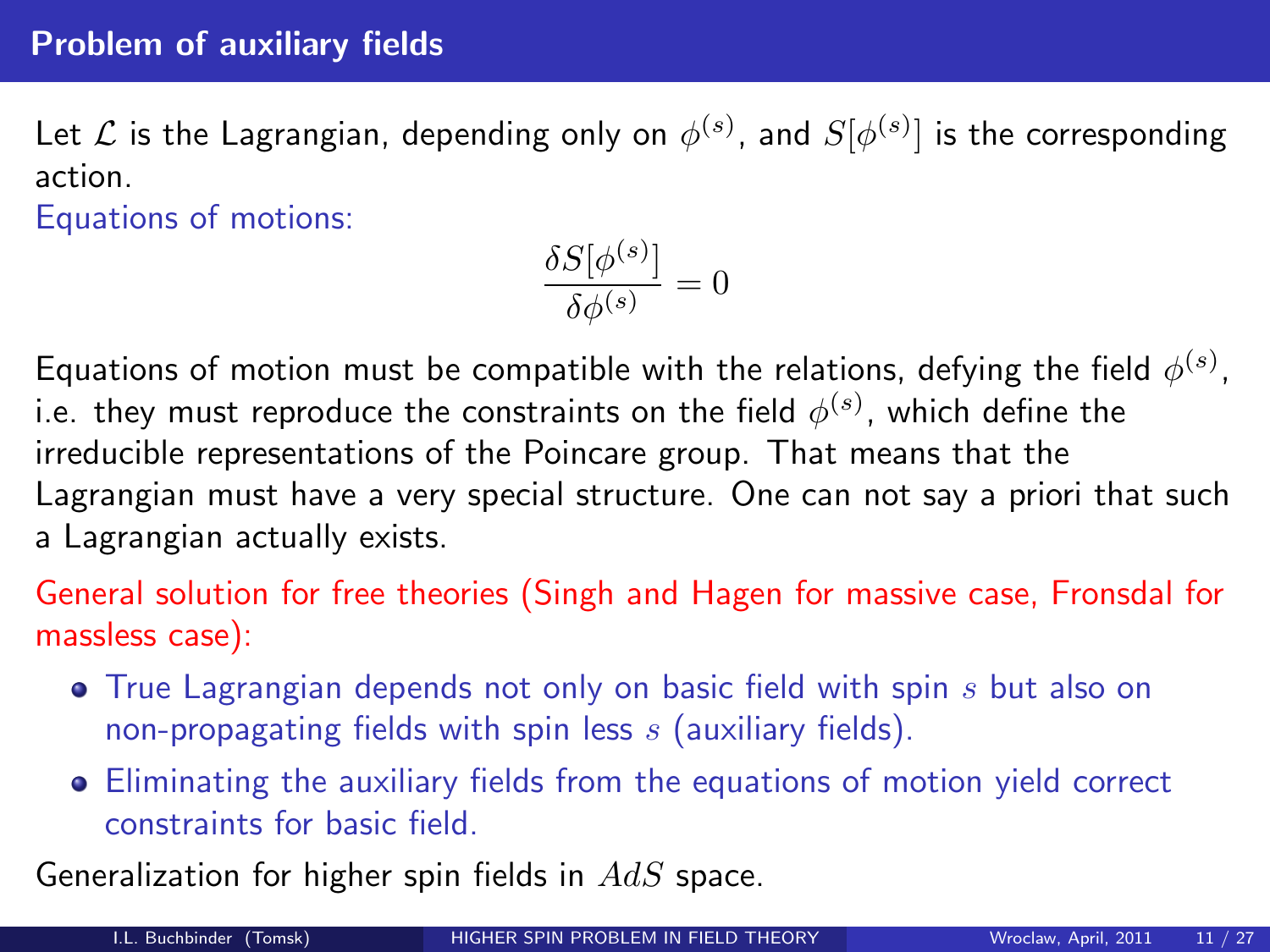#### • Massive bosonic spin s field.

Lagrangian is given in terms of totally symmetric traceless tensor fields with spins  $s, s - 2, ..., 1, 0$ .

 $\bullet$  Massive fermionic spin  $s$  field.

Lagrangian is given in terms of totally symmetric  $\gamma$  – traceless tensor-spinor fields with spins  $s, s - \frac{3}{2}, s - \frac{5}{2}, ..., \frac{1}{2}$ .

 $\bullet$  Massless bosonic spin  $s$  field.

Lagrangian is given in terms totally symmetric traceless tensor fields with spins  $s, s - 2$ .

It can be imbedded into a single double traceless spin  $s$  field.

 $\bullet$  Massless fermionic spin  $s$  field.

Lagrangian is given in terms of totally symmetric  $\gamma$  – traceless tensor-spinor fields with spins  $s, s - 2$ .

It can be imbedded into a single double  $\gamma$  – traceless tensor-spinor field.

- In all cases the Lagrangians are given in terms of constrained fields.
- Problem of propagating auxiliary fields in interacting theory.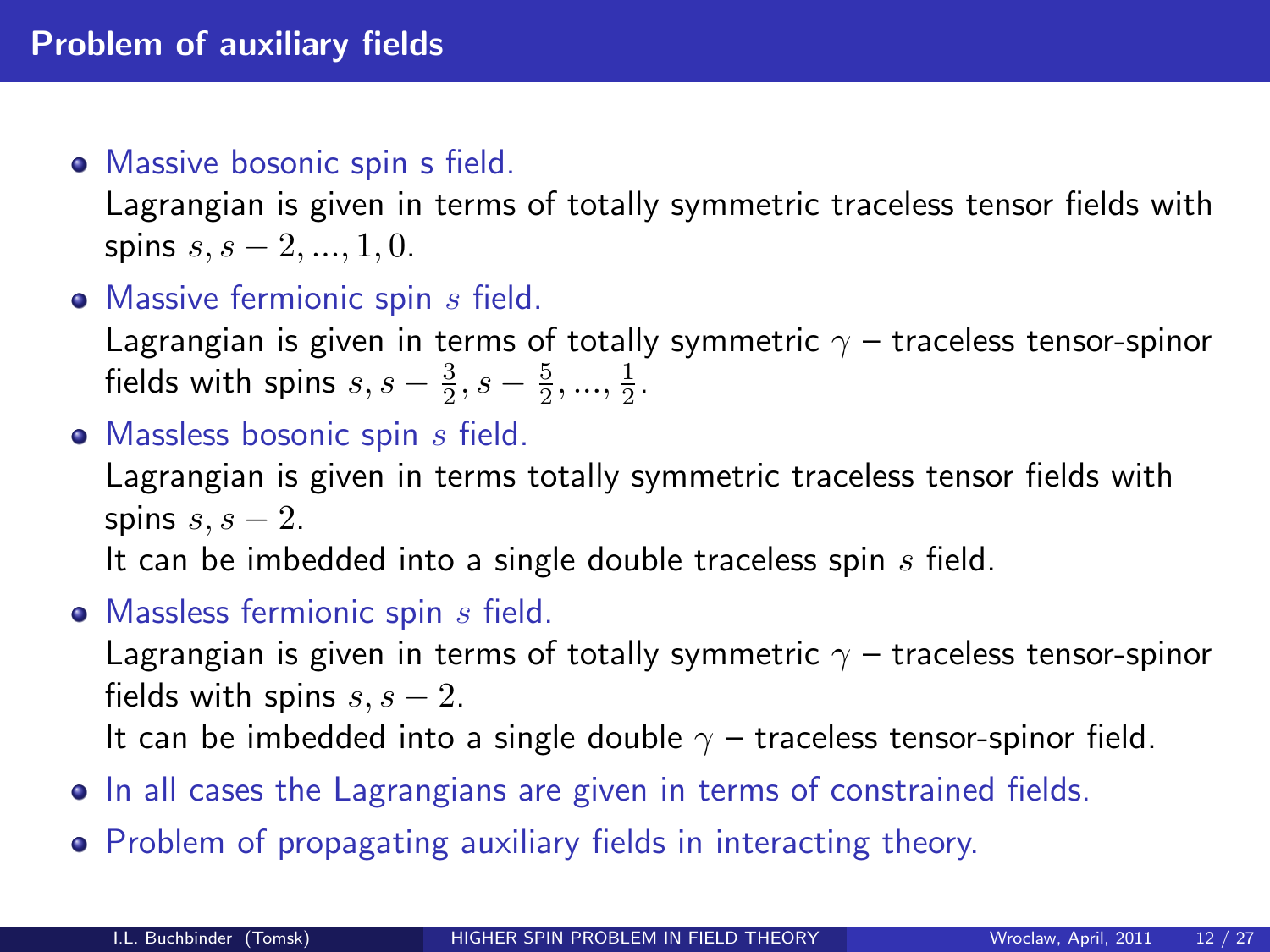Massive spin 2 field is described by the symmetric rank 2 tensor field  $\phi_{\mu\nu}$  under the constraints:

$$
(\partial^2 + m^2)\phi_{\mu\nu} = 0, \phi^{\mu}{}_{\mu} = 0, \partial^{\mu}\phi_{\mu\nu} = 0
$$

Lagrangian contains the basic traceless field  $\phi_{\mu\nu}$  and auxiliary field  $\phi$  and has the form

$$
\mathcal{L}=\frac{1}{2}\partial^{\alpha}\phi^{\mu\nu}\partial_{\alpha}\phi_{\mu\nu}-\frac{1}{2}m^2\phi^{\mu\nu}\phi_{\mu\nu}-\partial^{\alpha}\phi_{\alpha\mu}\partial^{\beta}\phi_{\beta}{}^{\mu}+\frac{2}{3}\partial^{\mu}\phi\partial^{\nu}\phi_{\mu\nu}+\frac{1}{3}\phi(\partial^2+2m^2)\phi_{\mu\nu}{}^2
$$

Consequences of the equations of motion:  $\phi = 0$  and  $\phi_{\mu\nu}$  satisfies the true constraints.

However: If to put the auxiliary field  $\phi=0$  in the Lagrangian, the corresponding equations of motion do not reproduce the true constraints.

New field 
$$
h_{\mu\nu} = \phi_{\mu\nu} + \frac{1}{3} \eta_{\mu\nu} \phi
$$
 and Lagrangian  
\n
$$
\mathcal{L} = \frac{1}{2} \partial^{\alpha} h^{\mu\nu} \partial_{\alpha} h_{\mu\nu} - \frac{1}{2} m^2 h^{\mu\nu} h_{\mu\nu} - \frac{1}{2} \partial^{\alpha} h^{\mu}{}_{\mu} \partial_{\alpha} h^{\nu}{}_{\nu} + \frac{1}{2} m^2 h^{\mu}{}_{\mu} h^{\nu}{}_{\nu} - \partial^{\alpha} h_{\alpha\mu} \partial^{\beta} h_{\beta}{}^{\mu} + \partial^{\mu} h^{\nu}{}_{\nu} \partial^{\alpha} h_{\alpha\mu}
$$
\nm=0, linearized Lagrangian of general relativity.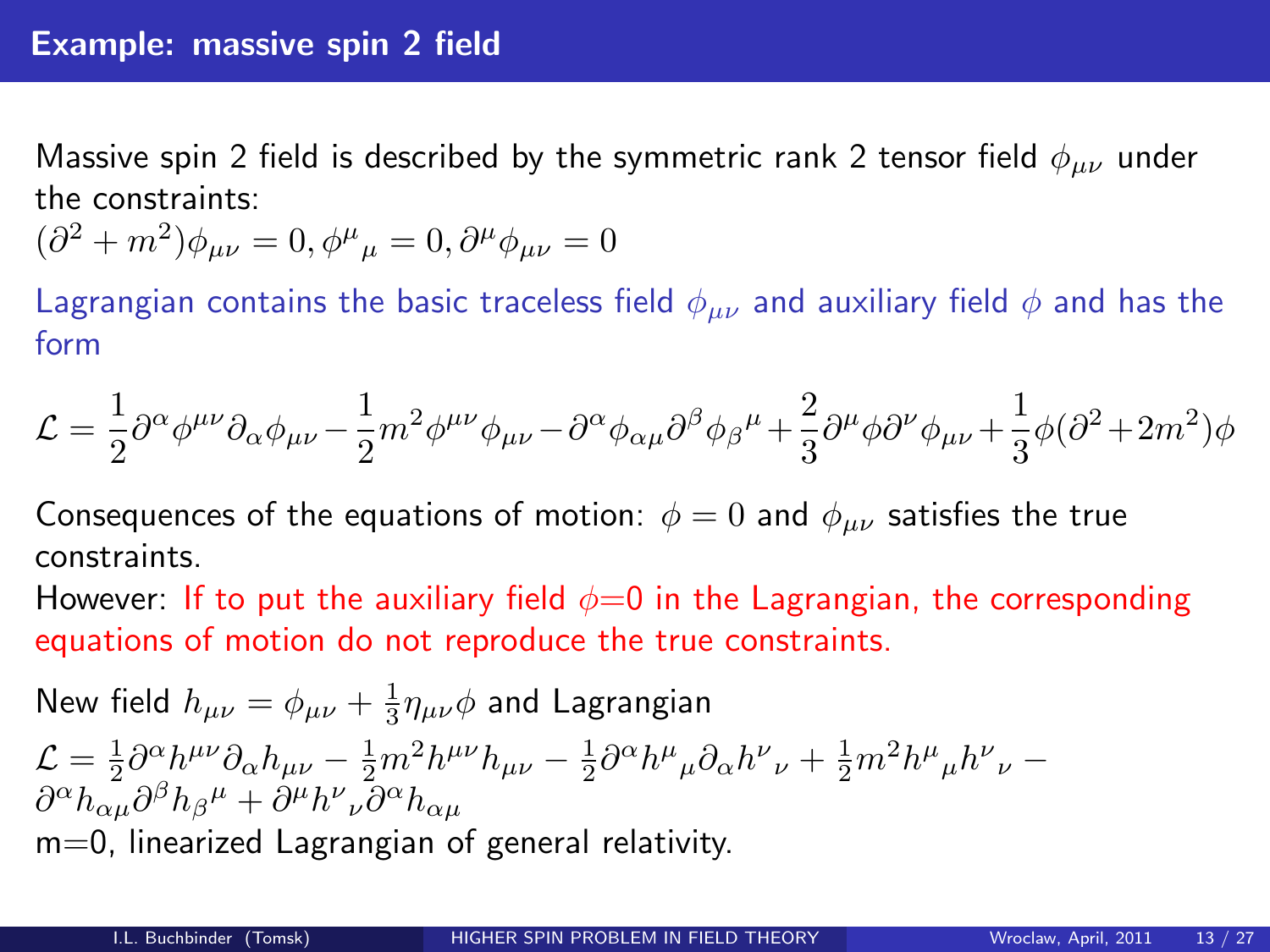Massive spin 3 field is described by the totally symmetric rank 3 tensor field  $\phi_{\mu_1\mu_2\mu_3}$  under the constraints:

$$
(\partial^2 + m^2)\phi_{\mu_1\mu_2\mu_3} = 0, \phi^{\mu}{}_{\mu\nu} = 0, \partial^{\mu_1}\phi_{\mu_1\mu_2\mu_3} = 0
$$

Lagrangian contains the basic traceless field  $\phi_{\mu_1\mu_2\mu_3}$  and the auxiliary fields  $\phi_{\mu},\phi$  $\mathcal{L}=-\frac{1}{2}\phi^{\alpha\beta\gamma}(\partial^2+m^2)\phi_{\alpha\beta\gamma}-\frac{3}{2}\partial^{\gamma}\phi_{\alpha\beta\gamma}\partial^{\delta}\phi_{\delta}{}^{\alpha\beta}-\frac{12}{5}\phi^{\alpha}\partial^{\beta\gamma}\phi_{\alpha\beta\gamma}+$  $\frac{2}{3}\pi\frac{6}{6}\phi^{\alpha}(\partial^2+m^2)\phi_{\alpha}-\frac{6}{25}\partial^{\alpha}\phi_{\alpha}\partial^{\beta}\phi_{\beta}-\frac{18}{25}m\phi_{\alpha}\partial^{\alpha}\phi+\frac{5}{25}\phi(\partial^2+4m^2)\phi_{\alpha}$ Consequences of the equations of motion:  $\phi_{\alpha} = 0, \phi = 0$  and basic field  $\phi_{\alpha\beta\gamma}$ 

satisfies the true constraints.

However: If to put  $\phi_{\alpha} = 0, \phi = 0$  in the Lagrangian from the very beginning, the corresponding equations of motion do not reproduce the true constraints.

The coefficients at the terms with auxiliary fields can be changed by scale transformations of auxiliary fields,  $\phi'_\alpha = c_1 \phi_\alpha, \phi' = c_2 \phi$ . General property of higher spin field Lagrangian.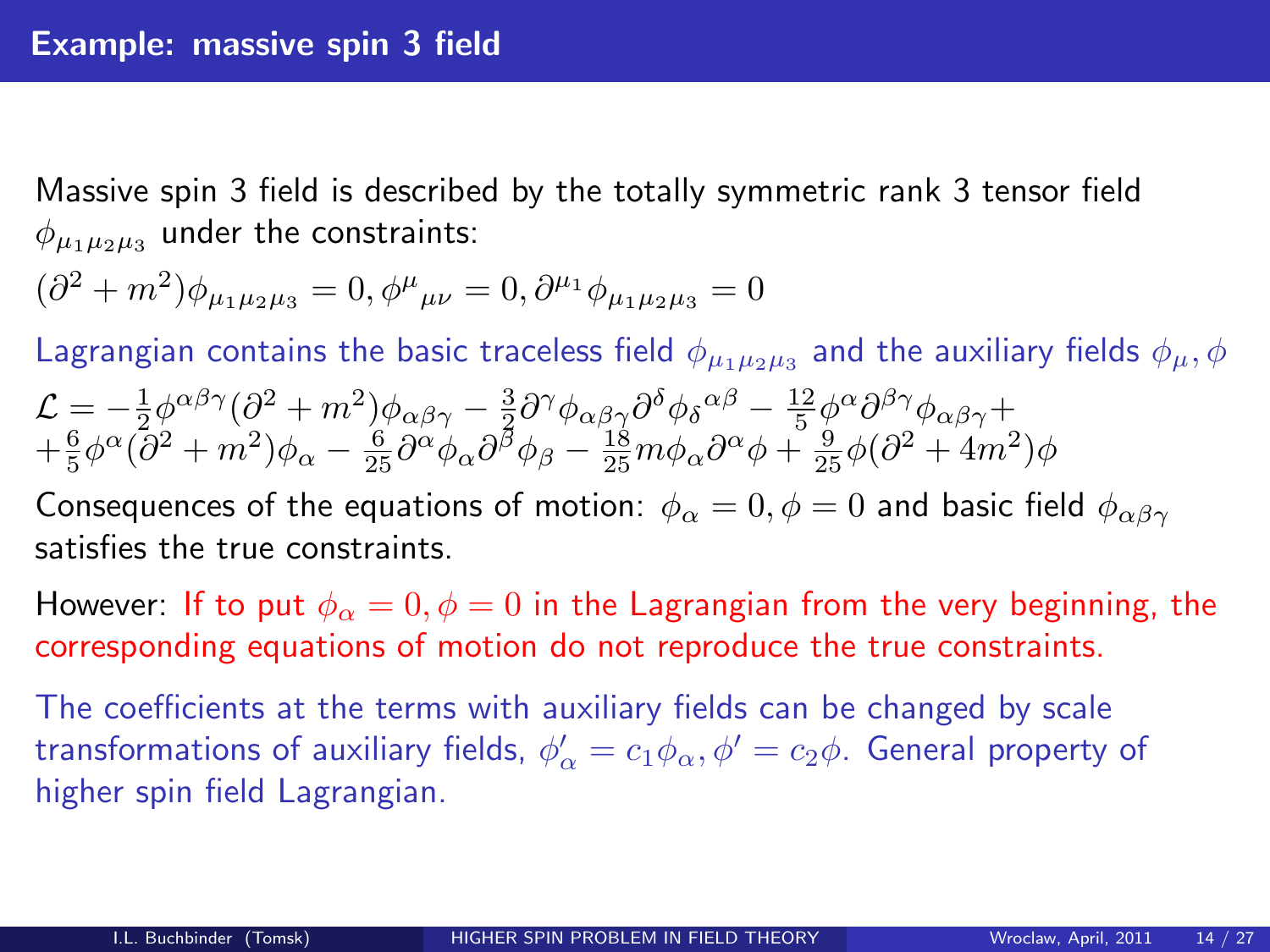#### Higher spin Lagrangians are written in terms of constrained fields

- Massive bosonic theory: traceless fields
- Massive fermionic theory:  $\gamma$ -traceless fields
- Massless bosonic theory: double traceless fields
- Massless fermionic theory: double  $\gamma$ -traceless fields

Problem of unconstrained formulation: finding the equivalent Lagrangians in terms of unconstrained fields.

**Motivations** 

- Convenience of calculating the variational derivatives of action
- More simple form of the Lagrangians for massive theories
- Links with tensionless limit of superstring theory
- Possible way to interacting theory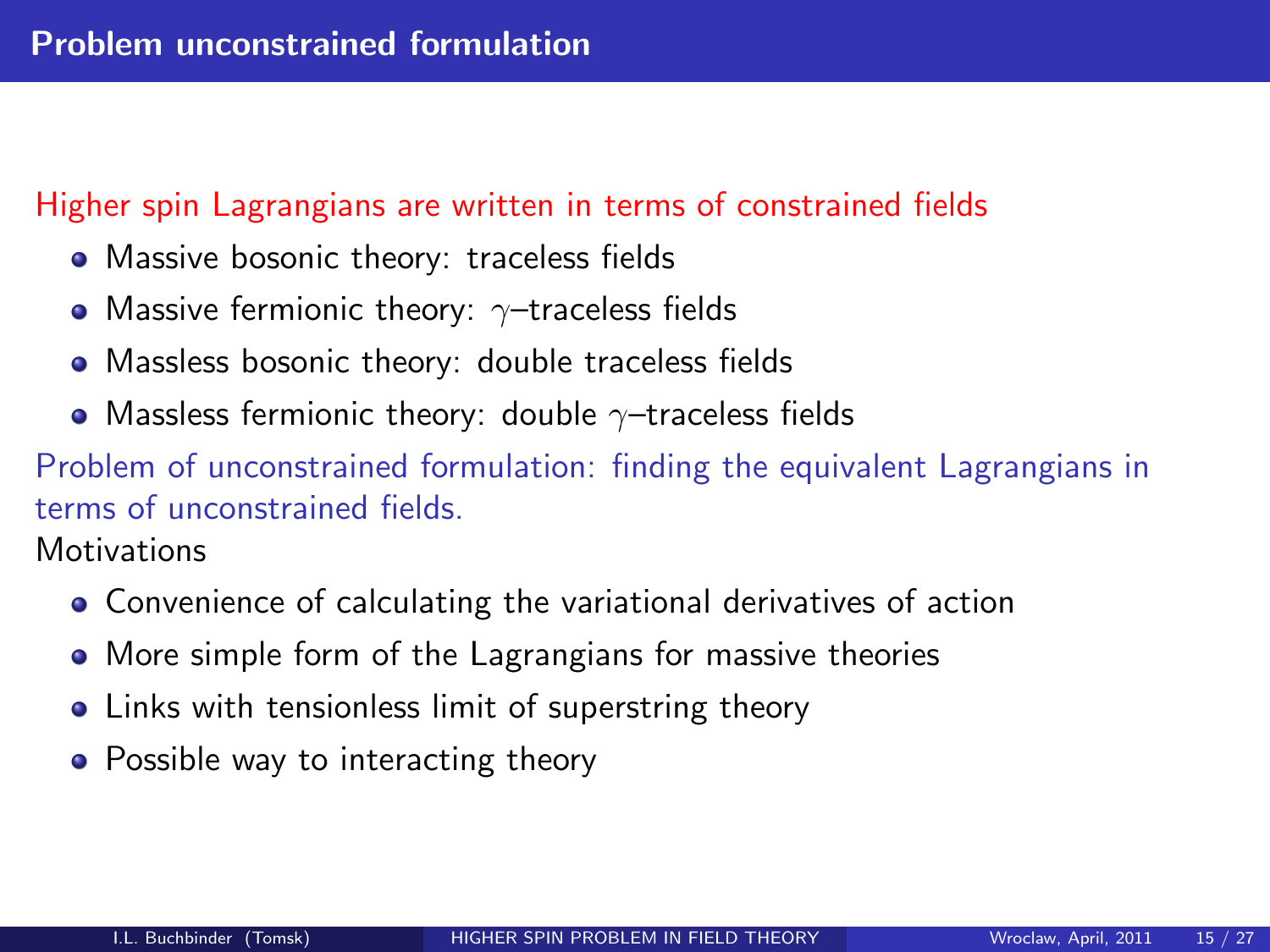General idea: new auxiliary fields

Solution (2007, 2008)

- Universal set of totally unconstrained fields.
- Universal (local) Lagrangian (without higher derivatives).
- Gauge invariant formulation (even for massive theory).
- Elimination of the auxiliary fields from the equations of motion reproduces the Singh-Hagen and Fronsdal formulations.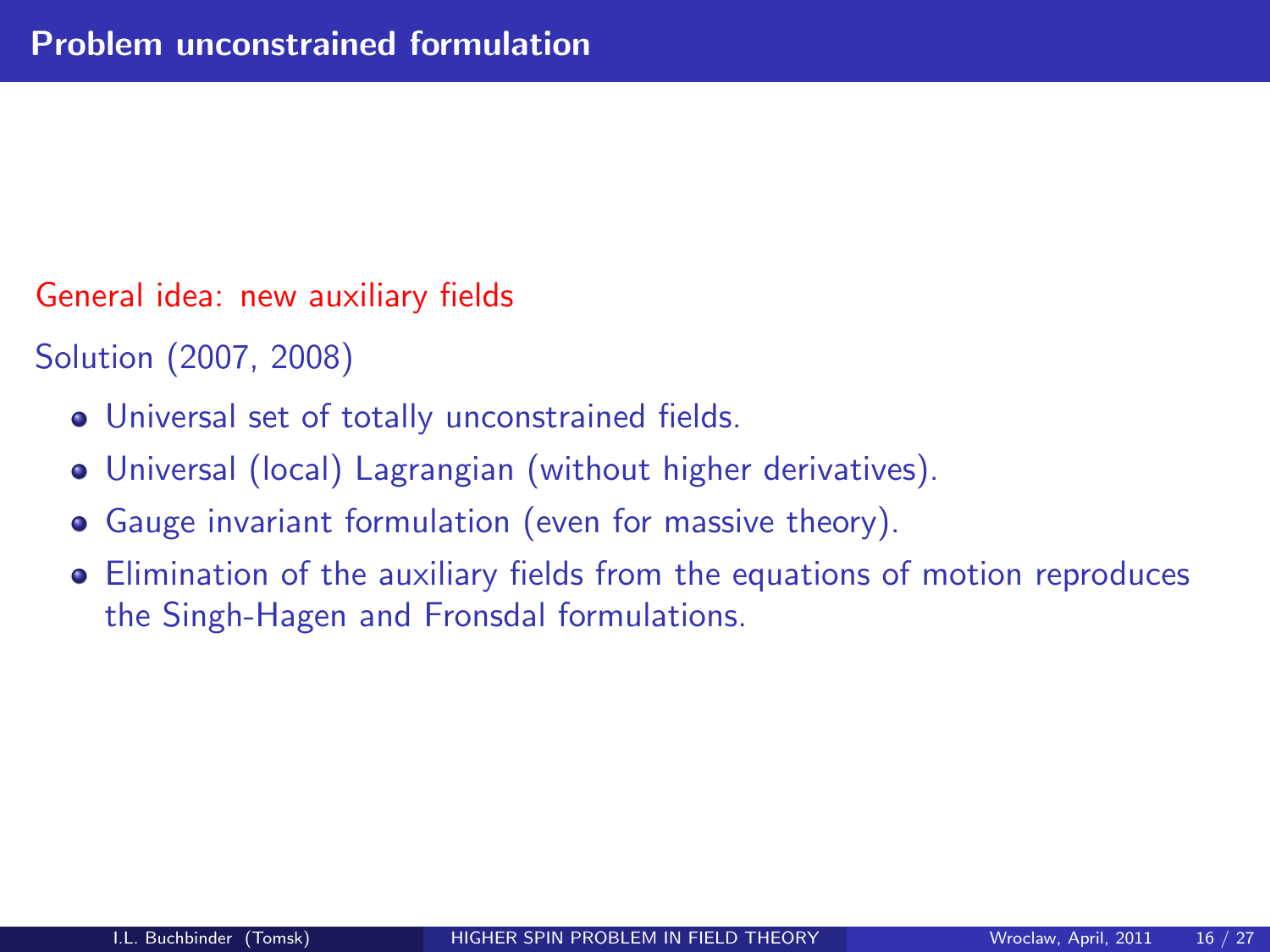#### Problem of consistency

Rule of minimal inclusion of interaction with external fields (electromagnetic field, Yang-Mills field, gravitational field) in lower spin theories:

Replacement in free theory the ordinary partial derivative  $\partial_{\mu}$  by covariant derivative  $\mathcal{D}_{\mu} = \partial_{\mu} - \Gamma_{\mu}$  with some connection  $\Gamma_{\mu}$ .

Following this rule ones replace in the constraints and Lagrangian the partial derivatives by covariant.

However:

- **•** Partial derivatives commute,  $[\partial_{\mu}, \partial_{\nu}] = 0$
- $\bullet$  Covariant derivatives do not commute,  $[\mathcal{D}_{\mu}, \mathcal{D}_{\nu}] \sim \mathcal{R}_{\mu\nu}$ . Curvature (strength) tensor  $\mathcal{R}_{\mu\nu} \neq 0$ .

In process of eliminating the auxiliary fields from equations of motion in free theory we commute the partial derivatives. Since the covariant derivative do not commute, we get some extra terms depending on curvatures, which are not canceled in general. Equations of motion are inconsistent. Minimal inclusion of interaction does not work! Non-minimal interaction?

General solution is unknown. May be it does not exist.

The only known external background for arbitrary spin field is a constant curvature space. Partial cases: spin  $\frac{3}{2}$  and  $2$  fields in Einstein space, massive spin 2 field in constant electromagnetic field.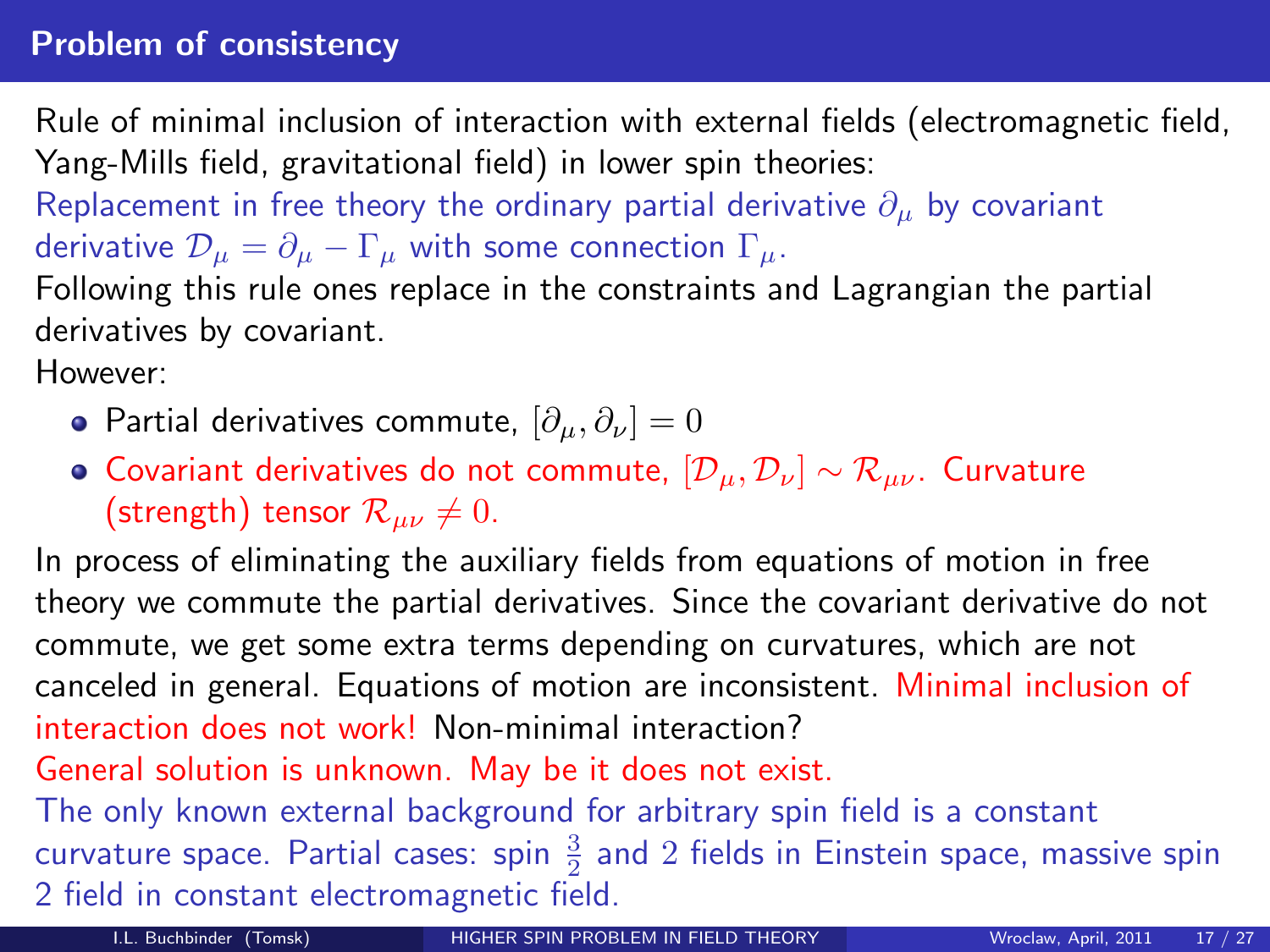Another aspect of inconsistency.

Velo-Zwanziger problem: velocity of propagating the spin  $\frac{3}{2}$ , 2 fields minimally coupled to constant electromagnetic field. Method:

Let there is a system of second order partial differential equations  $A^I{}_J{}^{\mu\nu}\partial_\mu\partial_\nu\Phi_J + \ldots = 0$ 

Characteristic equation

$$
\mathsf{D}(n) = \det(A^I{}_J{}^{\mu\nu}n_\mu n_\nu) = 0
$$

The equation is called hyperbolic if there exist a real four-vector  $n_{\mu}$  satisfying the equation  $\mathsf{D}(n)=0.$  Maximal velocity of signal propagation is  $\frac{n_0}{|\vec{n}|}.$ 

- All massive fields with spin s have a number of components grater then  $2s + 1$ , it means that the equations of motion contains the non-dynamical constraints.
- Before computing the characteristic determinant ones need to take into account the constraints. After that  $D(n)$  depends on field strength  $F_{\mu\nu}$
- There are the values of  $F_{\mu\nu}$  where  $\frac{n_0}{|\vec{n}|} > c$ . Violation of causality.
- **Solution is unknown**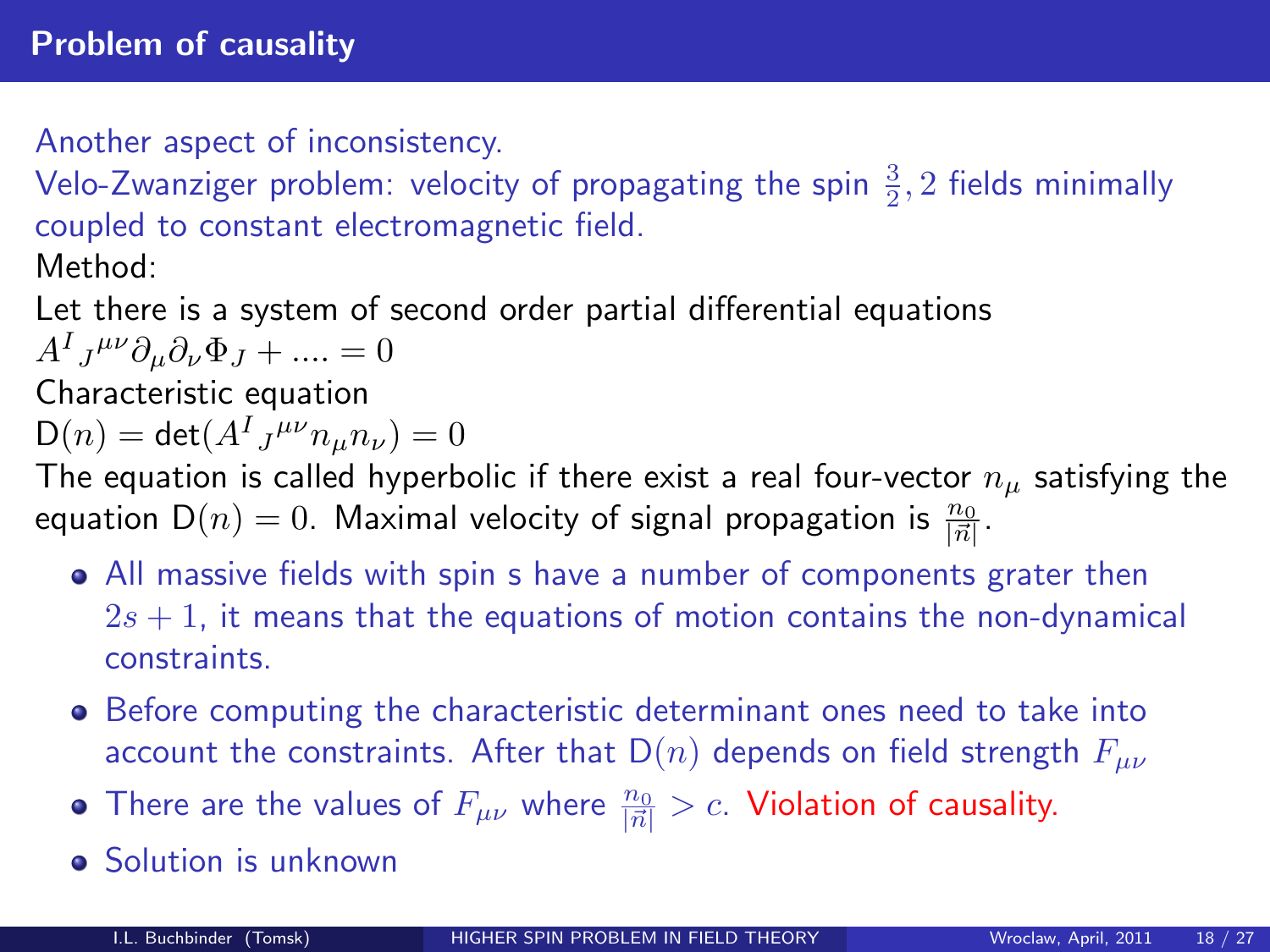#### However:

- String theory allows to derive completely consistent and causal Lagrangian for massive spin 2 field coupled to constant electromagnetic field in  $d=26$ . Coupling to external field is strongly non-minimal (modification of kinetic term in Lagrangian by external field depending terms). Absolutely unclear how such a Lagrangian can be obtained in field theory.
- The best what we have up to now are the attempts to derive the linear in coupling to electromagnetic field vertex, i.e. vertex of the form  $\partial \phi^{(s)} \partial \phi^{(s)} F$ . It is valid up to the terms of  $F^2$ . Perhaps, if to sum all possible vertices with all powers of  $F$  ones get the result of string theory. Such a construction demands to deform not only the Lagrangian but also the gauge transformations. Systematic procedure is not developed yet even in linear approximation.

Higher spin propagation in AdS space is consistent and causal. Consistent formulation for scalar field coupled to external fields of all integer spins.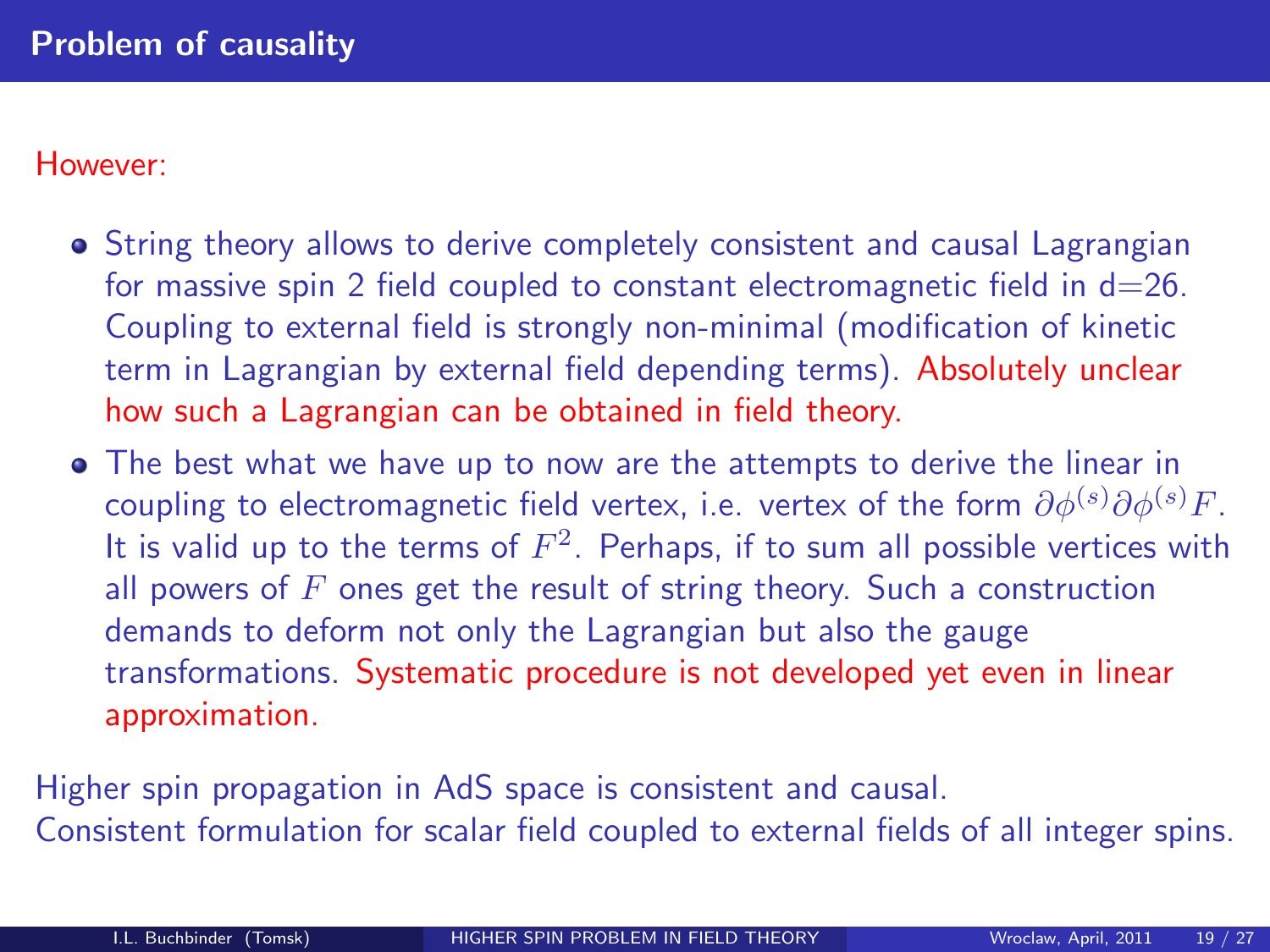## Problem: Lagrangian for interacting dynamical higher spin fields.

- Reliable result is obtained only for cubic vertex of the form  $\partial \phi^{(s)} \partial \phi^{(s')} \partial \phi^{(s'')}$ with some  $s, s', s''$ .
- Consistent Lagrangian up to the terms of order  $\phi^4$ .
- Consistent gauge transformation up to the terms of order  $\phi^2$
- Coupling constant of negative mass dimension.
- Lessons: consistent interacting Lagrangian and gauge transformations should include the contributions of all powers of higher spin fields up to infinity. Terms with higher derivatives in Lagrangian and gauge transformations.
- **•** Fradkin-Vasiliev construction for cubic vertex: Cubic interaction of all bosonic and fermionic higher spin field with gravity. New type of symmetry mixing infinite number of fields with different spins. Consistent in given (cubic) order. Consistent only on AdS space.
- Vasiliev consistent equation of motion for all interacting higher spin field. Problem of Lagrangian.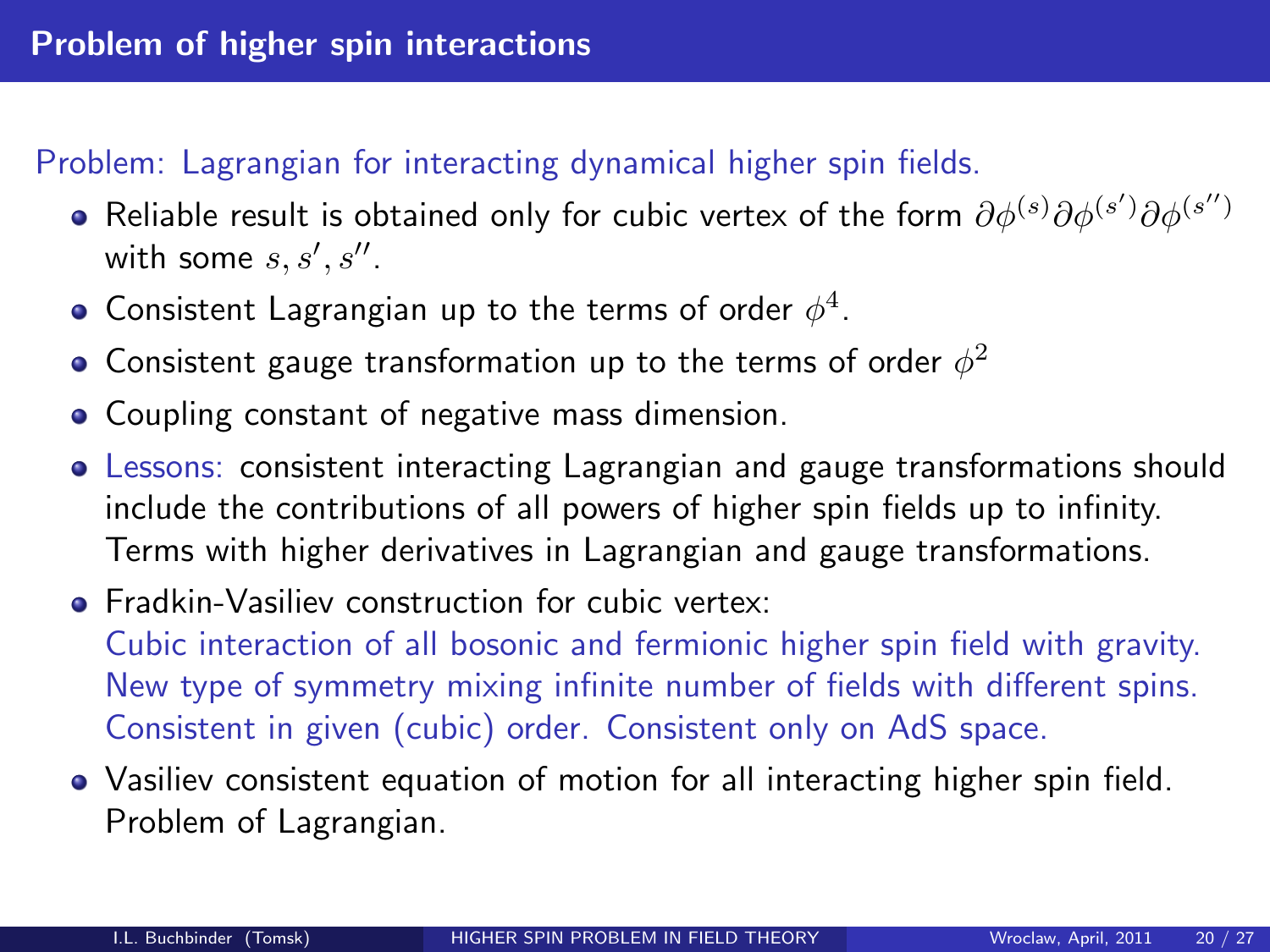General lesson:

- True completely consistent Lagrangian must include infinite number of vertices and contributions from all integer and half integer spins  $s = \frac{3}{2}, ...$
- Higher derivatives in interaction vertices and gauge transformations.
- Coupling constant of negative mass dimension.
- Typical properties of effective theory.

Natural question: Which fundamental theory can yield to such effective theory? The only candidate at present: superstring theory.

- Fundamental elements of Nature are not the point-like particles but the little curves – strings.
- **•** Strings can vibrate. Each vibrational mode looks like a particle with given mass and spin.
- String spectrum includes a finite number of massless particles and infinite number of massive ones.
- Interaction of strings means interaction of all particles from their spectra.
- At ultra high energies one can neglect all masses and we should get some kind of effective consistent gauge theory containing the interacting massless fields with all integer and half integer spins. Problem is open.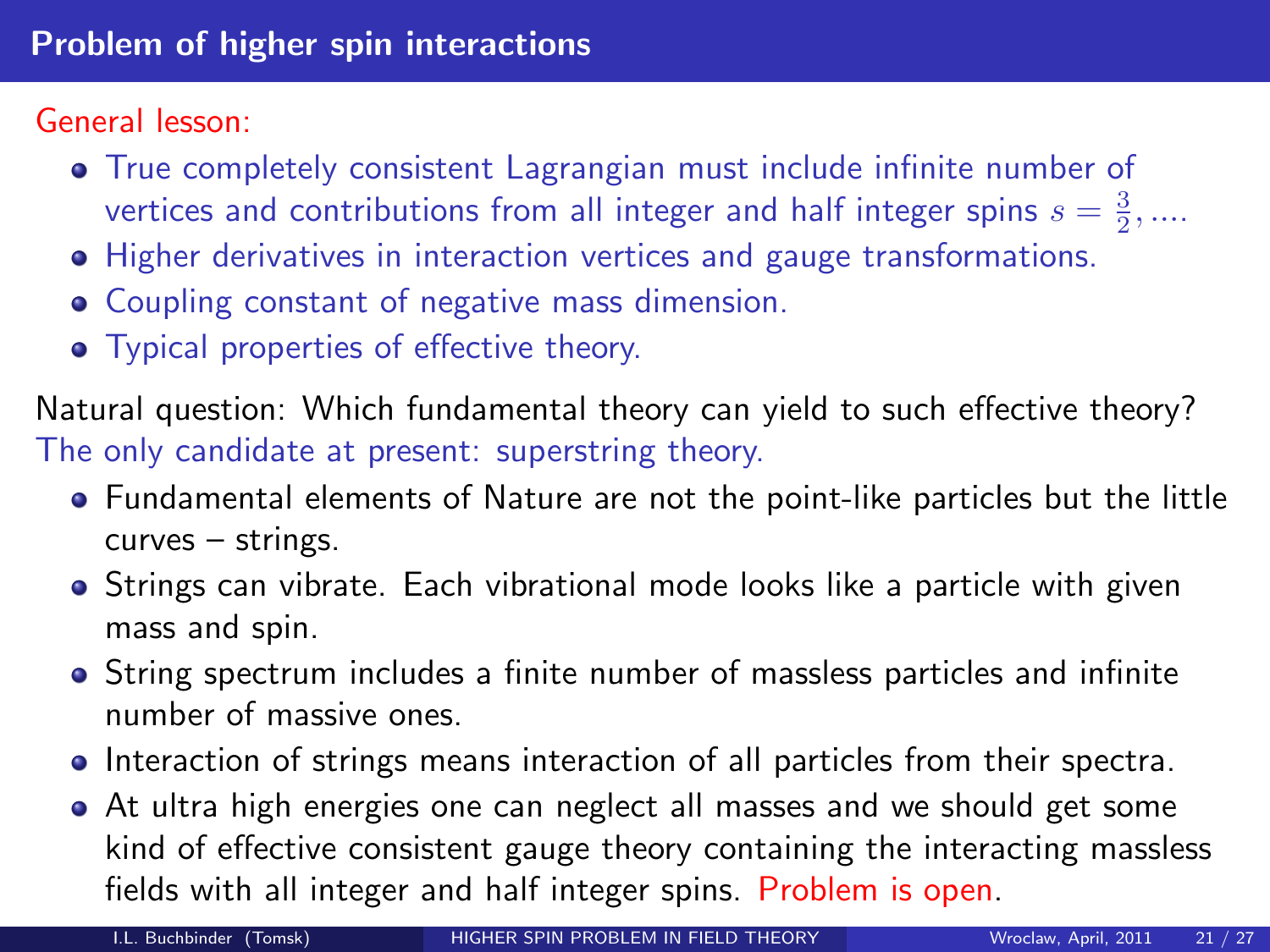Motivation. Development of the universal Lagrangian formulation for higher spin fields which:

- **•** automatically includes the auxiliary fields
- automatically is unconstrained
- **•** automatically leads to gauge invariant Lagrangian for massive fields
- **•** reproduces all known results
- **•** open a new way to construction of higher spin interactions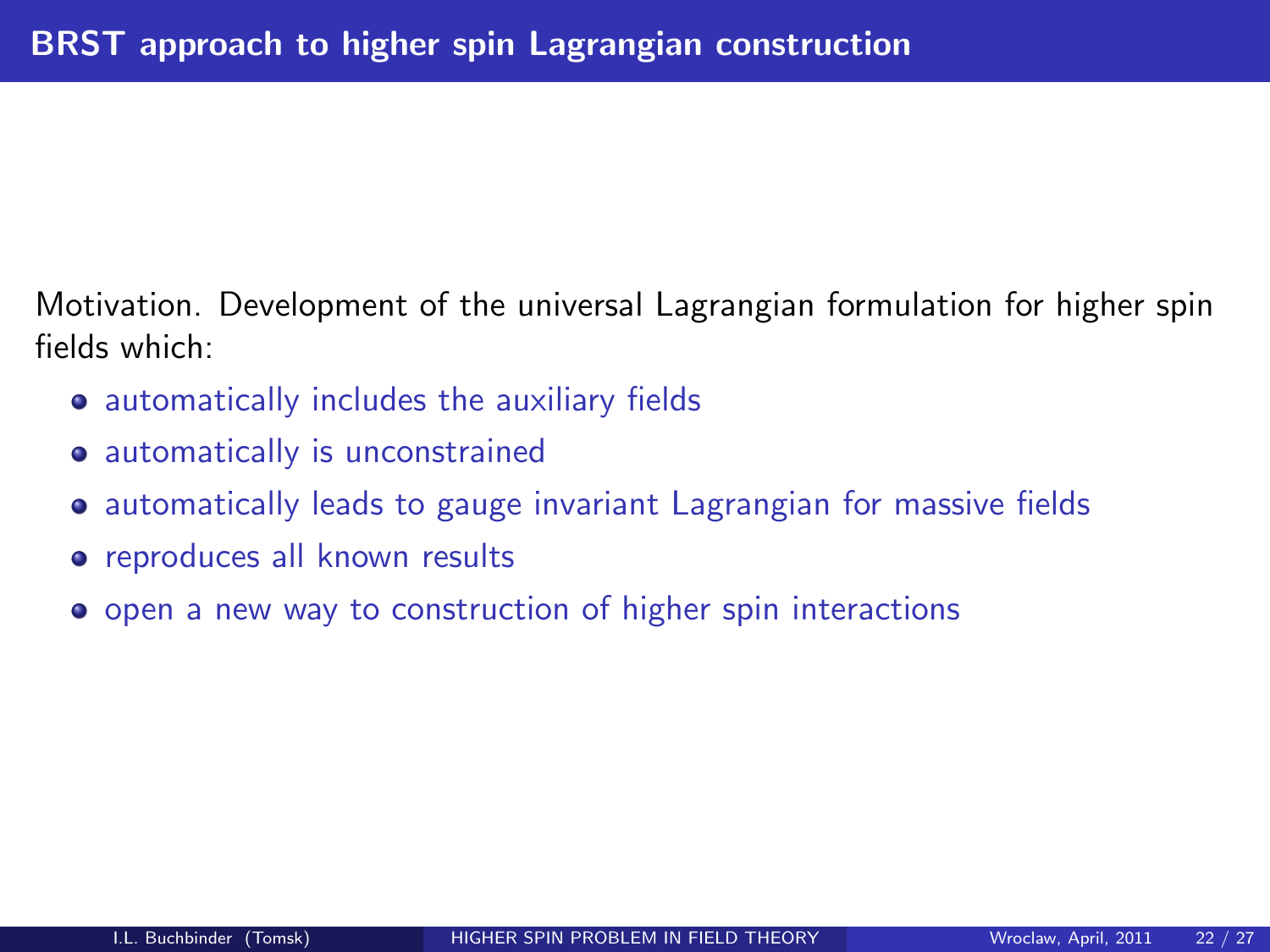#### BRST approach to higher spin Lagrangian construction

One of the possible approaches to higher spin field Lagrangians – BRST(Becci, Rue, Stora, Tyutin) - BFV(Batalin, Fradkin, Vilkovisky) construction: Method of covariant canonical quantization of gauge theories

- Gauge theories are characterized by first class constraints  $T_a$  in phase space  ${T_a, T_b} = f^c{}_{ab}T_c$
- Nilpotent BRST charge

$$
Q = \eta^a T_a + \frac{1}{2} \eta^a \eta^b f^c_{ab} P_c + \dots
$$
  

$$
\eta^a, \mathcal{P}_b
$$
 – canonically conjugate ghost variables.  

$$
\{Q, Q\} = 0
$$

After quantization:

 $Q$  – nilpotent Hermitian operator, acting in enlarged space of states

**•** Physical subspace:

 $Q|$ phys  $>= 0$ 

- The physical states are defined up to transformation  $|{\sf phys}'>=|{\sf phys} > +Q|\Lambda>$
- $\bullet$  S-matrix is unitary is physical subspace
- Initial point: classical Lagrangian formulation. Unclear how to apply to higher spin field theory where namely classical Lagrangian formulation is a main problem.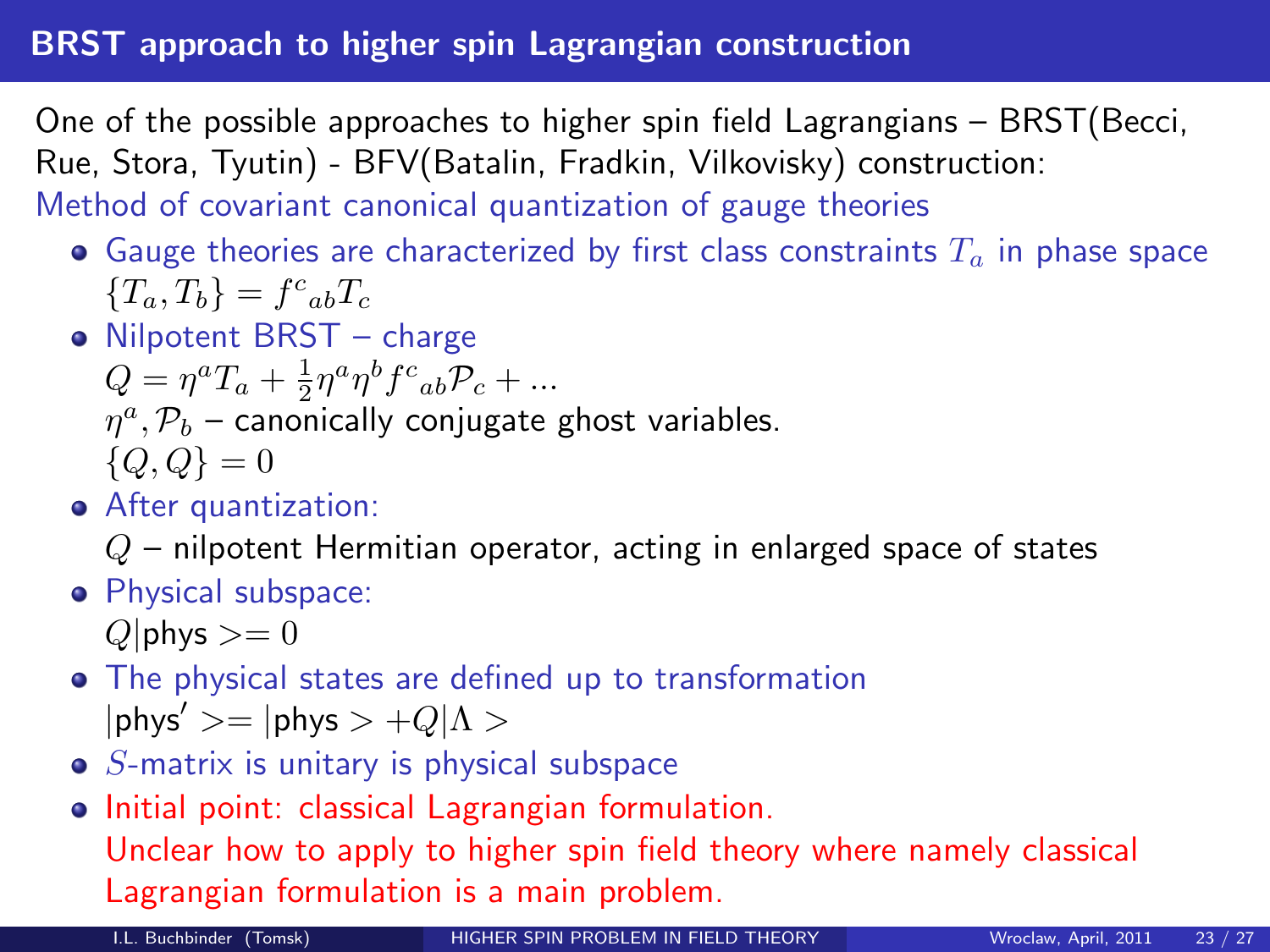### General scheme of application of BRST – construction in higher spin field theory:

- Realization of conditions on fields as the operators acting in auxiliary Fock space and treatment of these operators as first class constraints (in terms of commutators) of some unknown yet Lagrangian theory. Quantum technique in classical field theory.
- If an algebra of such operators is unclosed ones add some new operators while the algebra of whole set of operators will be closed.
- To construct Hermitian BRST charge ones should use the operators which can not be treated as the constraints.
- In general one can expect that the algebra under consideration is non-linear. For example, in AdS space such an algebra schematically looks like  $[T, T] \sim T + T^2$ .
- Construction of BRST-charge on the base of above algebra. In case of non-linear algebra construction of BRST-charge is a separate problem.
- **Extension of the Fock space by vectors**  $|\Phi\rangle$  **depending on ghost variables.** Postulation of the equation  $Q|\Phi>=0$ , which is treated as the higher spin field equation of motion.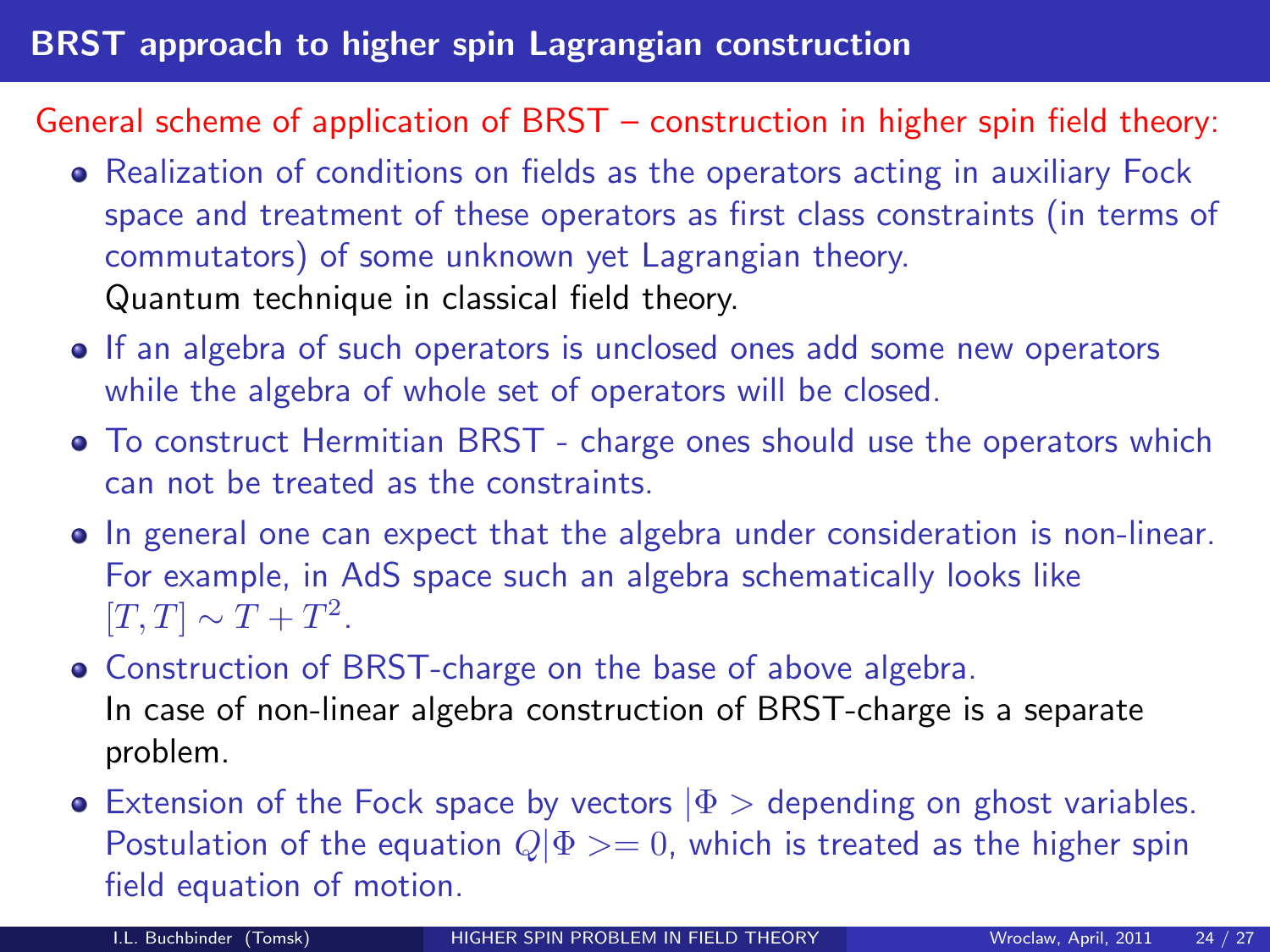- Proof that the equation  $Q|\Phi>=0$  reproduces the conditions on fields we begin with. For example, the equations which determine the irreducible representations of Poincare or AdS groups are consequences of the equation  $Q|\Phi>=0.$
- Since the equation  $Q|\Phi>=0$  is invariant under transformation  $|\Phi'\!\rangle=|\Phi\rangle+Q|\Lambda\rangle$  ones get automatically gauge invariant equations of motion.
- Construction of Lagrangian leading to the equation of motion  $Q|\Phi>=0$ . For example, for bosonic fields such a Lagrangian has a simple form  $\mathcal{L} \sim <\Phi$ |KQ| $\Phi$  >.

 $<\Phi_1|\Phi_2>$  is inner product in enlarged Fock space, operator K depends only on ghost variables.

Lagrangian is completely written in terms of BRST-charge.

For construction of interacting Lagrangians ones need to develop a deformations of BRST-charge of free theories preserving nilpotency (at least approximately).

Programme is partially realized.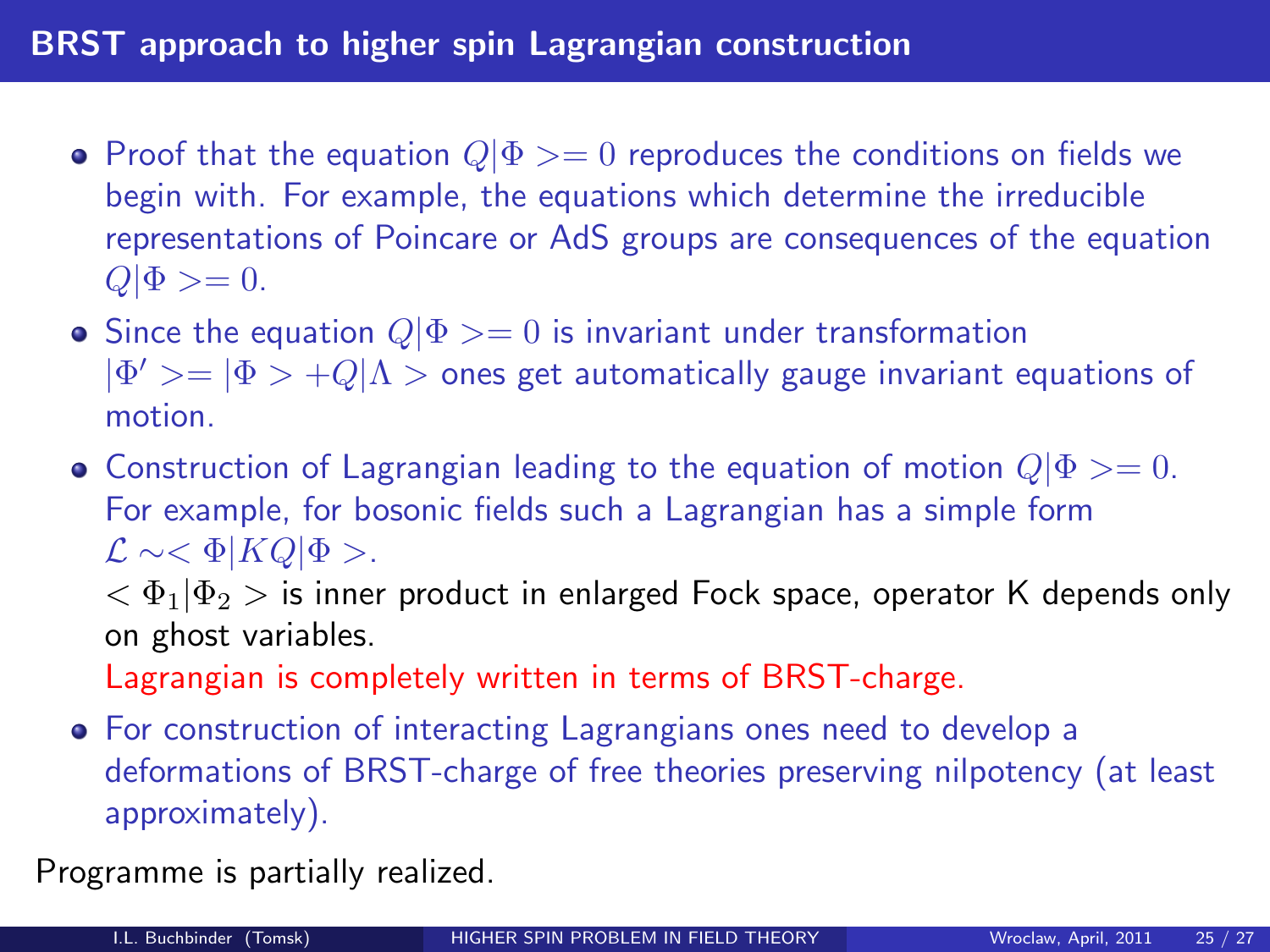#### Summary of results obtained

- Lagrangian formulation is derived for totally symmetric massive and massless, bosonic and fermionic fields and for fields with mixed symmetry of indices in flat and AdS spaces.
- The auxiliary fields have the natural origin as the coefficients at ghost operators in vector  $|\Phi\rangle$ .
- Formulation is completely unconstrained. No any trace conditions are imposed from the very beginning, all conditions are the consequences of higher spin equation of motion  $Q|\Phi\rangle = 0$ .
- **•** Formulation is gauge invariant even for massive fields.
- Some partial cases of cubic higher spin massless fields are found.

Open problems of the BRST-approach

- General structure of higher spin interaction vertices in terms of BRST-approach
- Supersymmetric higher spin Lagrangian formulation in terms of BRST-approach
- Quantum effects in terms of BRST-approach